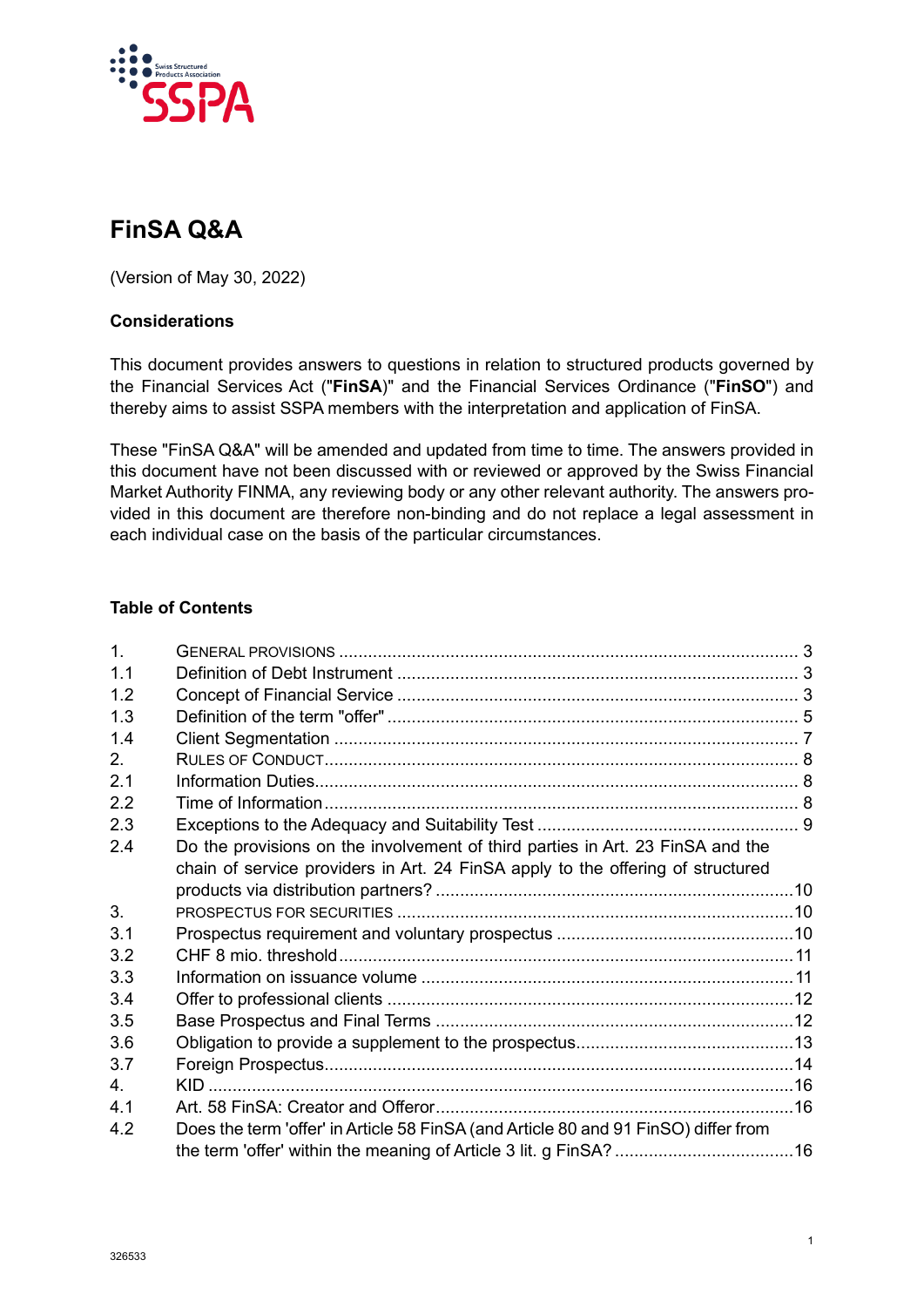

| 4.3             |                                                                       |  |
|-----------------|-----------------------------------------------------------------------|--|
| 4.4             |                                                                       |  |
| 4.5             |                                                                       |  |
| 5.              |                                                                       |  |
| 5.1             |                                                                       |  |
| 6.              |                                                                       |  |
| 7 <sub>1</sub>  |                                                                       |  |
| 8.              |                                                                       |  |
| 8.1             |                                                                       |  |
| 9.              |                                                                       |  |
| 9.1             |                                                                       |  |
| 10.             |                                                                       |  |
| 10.1            |                                                                       |  |
| 10.2            | Art. 111 FinSO Simplified Prospectus during the Transitional Period20 |  |
| 11 <sub>1</sub> |                                                                       |  |
| 12.             |                                                                       |  |
| 12.1            |                                                                       |  |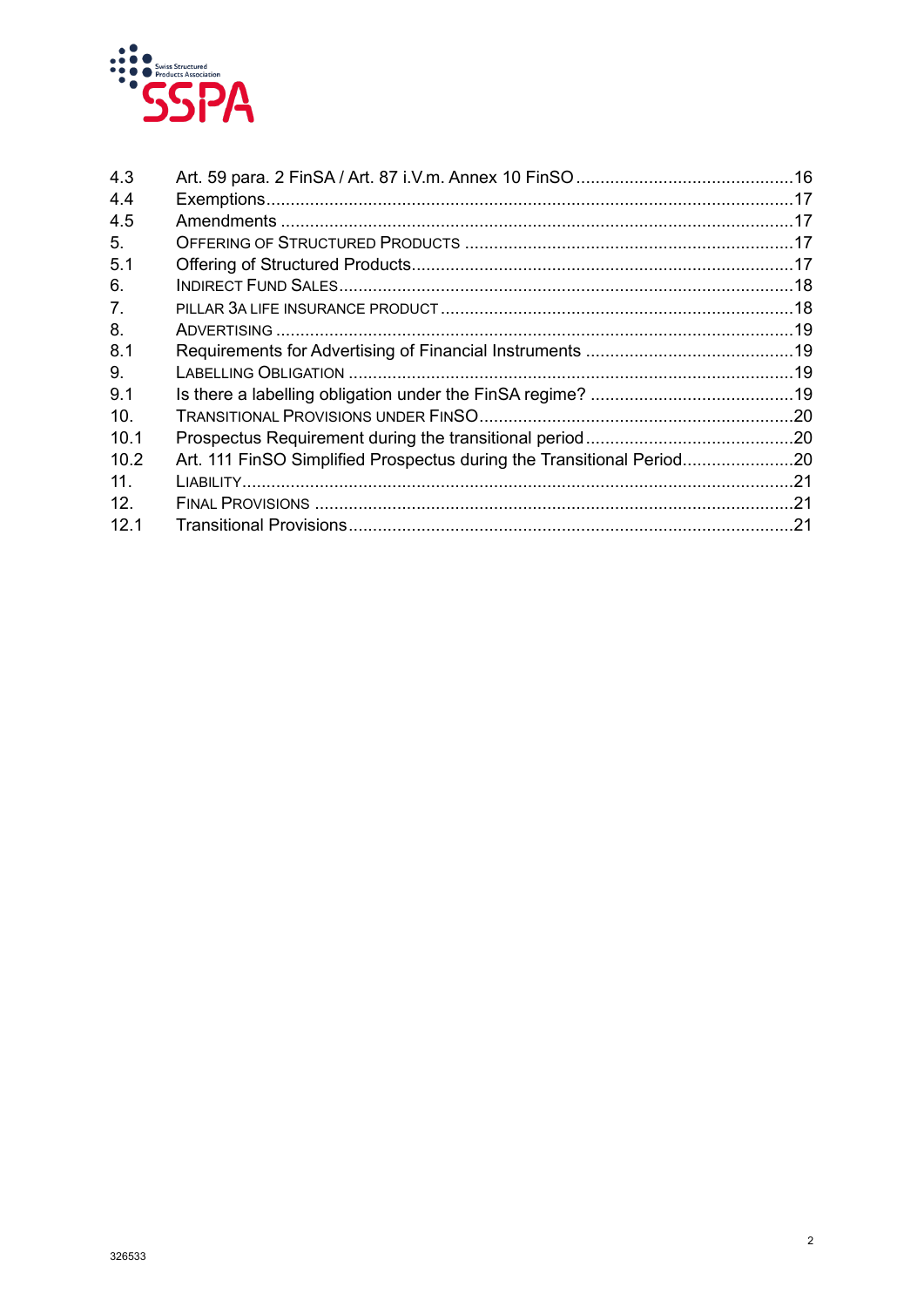

- <span id="page-2-0"></span>**1. GENERAL PROVISIONS**
- <span id="page-2-1"></span>**1.1 Definition of Debt Instrument** (Art. 3 lit. a No. 2 FinSA)

## 1 **Are structured products and leveraged products<sup>1</sup> to be qualified as debt securities within the meaning of Art. 3 lit. a no. 2 FinSA?**

- 2 Yes, according to Art. 3 lit. a no. 2 FinSA, debt securities are securities that do not qualify as equity securities according to Art. 3 lit. a no. 1 FinSA. Conversely, the term "debt security" includes all other types of securities, including structured products and leveraged products issued as securities.
- 3 The question is namely relevant in connection with Art. 45 FinSA (prospectus in the form of a base prospectus), Art. 55 para. 2 FinSA (validity of the prospectus), Art. 59 para. 1 FinSA (exemption from the obligation to prepare a KID).
- <span id="page-2-2"></span>**1.2 Concept of Financial Service** (Art. 3 lit. c FinSA)

## 4 **Which activities qualify as financial services in the sense of "the acquisition and disposal of financial instruments" (given that the term "solicitation" is no longer mentioned in the final version of the FinSO)?**

- 5 The financial service "acquisition or disposal of financial instruments" is defined in the FinSO as any activity directed at specific clients and that is specifically aimed at the acquisition or disposal of a financial instrument (cf. Art. 3 para. 2 FinSO in conjunction with Art. 3 lit. c no. 1 FinSA). This broad description of the financial service "acquisition and disposal of financial instruments" in the FinSO is intended to close the gap left by the deletion of the distribution concept from the Collective Investment Schemes Act. It should be noted that a financial service must always be an activity for a client. This aspect is decisive for the differentiation between a financial service, advertising and an offer.
- 6 Further, the financial service differs from a mere offer (cf. immediately blow) in that it involves additional activities that go beyond the mere invitation to purchase or sell a financial instrument (e.g. providing advice to a client directly related to the acquisition of a financial instrument by such client).
- 7 **Does advertisement or the advertising of financial instruments constitute a financial service in the sense of the "acquisition and disposal of financial instruments?**

<span id="page-2-3"></span><sup>&</sup>lt;sup>1</sup> Leverage products are defined as those financial instruments that fall under the corresponding category of the SSPA Swiss Derivatives Map.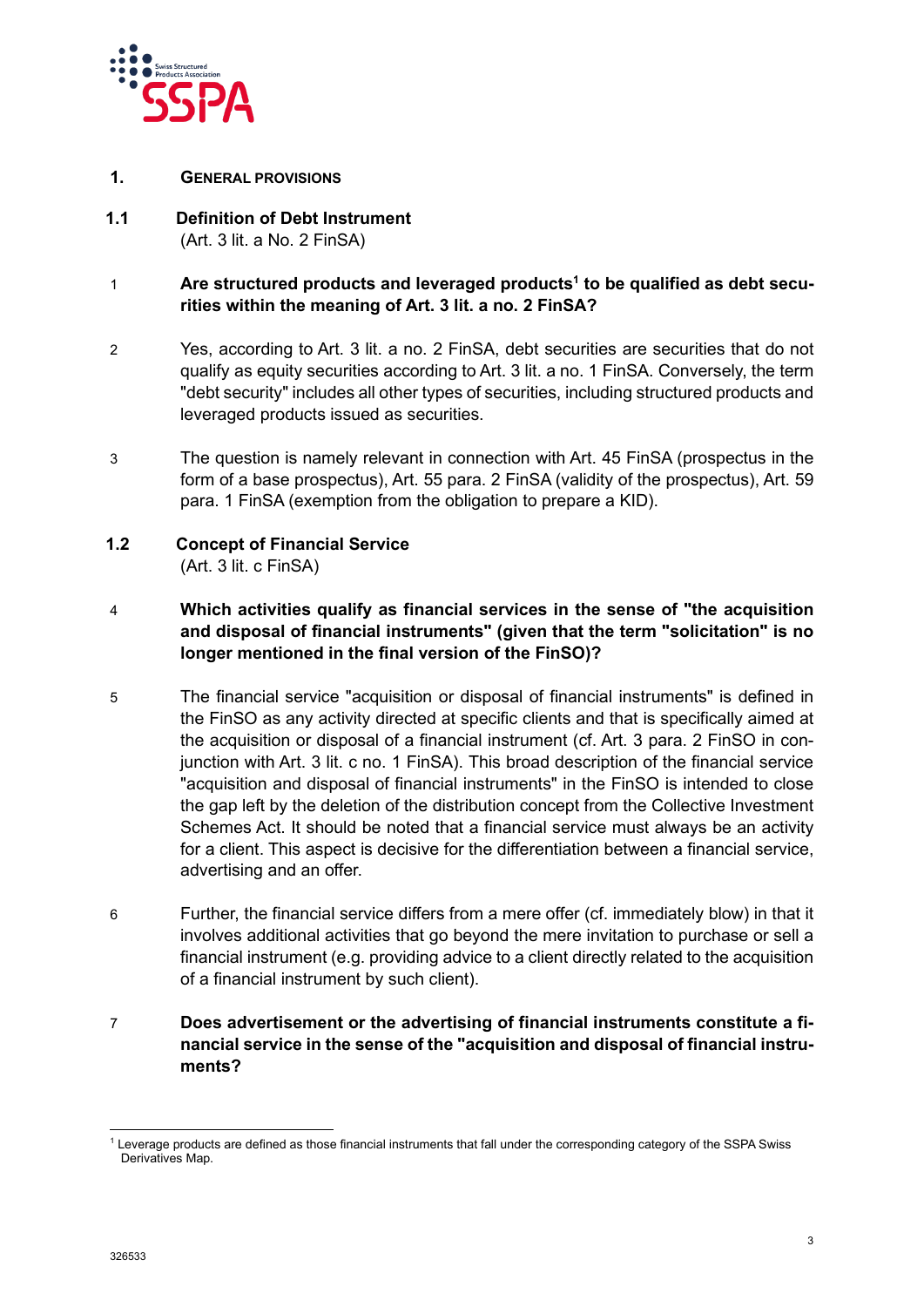

8 No, a financial service presupposes that a service is provided *for a client* and that a contractual relationship is thus established between the financial service provider and the client. Advertising is performed in the advertiser's own interest. Advertising does not lead to a client relationship being established with the addressees of the advertisement (the public).

## 9 **Does the sale of a financial instrument by the issuer to a financial services provider constitute a financial service?**

10 No, the sale of financial instruments by the issuer to a financial service provider acting in its own name and for its own account or acting in its own name and for the account of a client does not constitute a financial service within the meaning of Art. 3 lit. c FinSA. The issuer acts in its own name and for its own account and therefore not on behalf of a client. The financial service provider that acquires the financial instrument from the issuer acting on behalf of his client, on the other hand, provides a financial service to his client.

#### 11 **Is the placement of financial instruments considered a financial service?**

12 No, the placement of financial instruments with or without a fixed underwriting obligation and related services do not qualify as a financial service within the meaning of Art. 3 lit. c FinSA, insofar as these activities are not performed on behalf of clients, in constellations in which clients are the investors (cf. Art. 3 para. 3 lit. b FinSO). FinSA does not aim to protect issuers, but to protect investors.

## 13 **Is an offer pursuant to Art. 3 lit. g FinSA a financial service within the meaning of Art. 3 lit. c FinSA?**

- 14 No, the concept of financial services is exhaustively defined in Art. 3 lit. c FinSA. Thereunder five activities are listed which constitute a financial services within the meaning of FinSA. The offering of a financial instrument is not mentioned. Accordingly, offering a financial instrument in itself does not constitute a financial service.
- 15 In addition, a financial service must always be an activity provided to clients (cf. introduction to Art. 3 para. 1 lit. c FinSA). An offer is defined in Art. 3 lit. g FinSA as an invitation to purchase a financial instrument that contains sufficient information on the terms of the offer and the financial instrument itself. An offer is thus "merely" an invitation to purchase a financial instrument and does not in itself constitute an acquisition or sale of a financial instrument. The term offer mainly aims to trigger the requirement to establish and publish a prospectus and a key information document ("**KID**"; *Basisinformationsblatt*). In the absence of an activity for clients, an offer can therefore in itself not qualify as a financial service.
- 16 The same applies to advertisement and advertising of financial instruments (see above).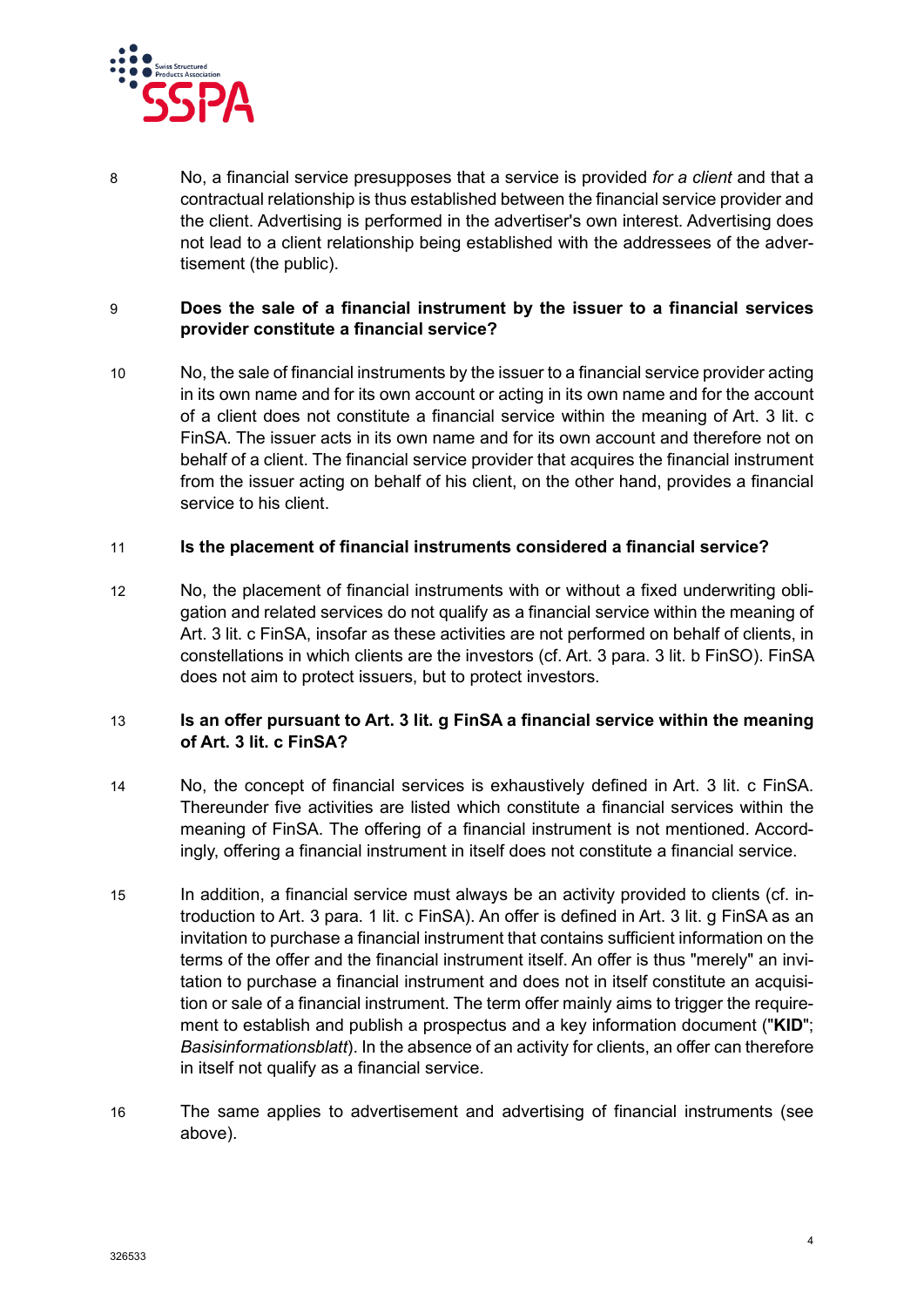

#### <span id="page-4-0"></span>**1.3 Definition of the term "offer"** (Art. 3 lit. g FinSA)

## 17 **Is the publication of a structured product on an internet-based platform already considered an offer within the meaning of Art. 3 lit. g FinSA?**

- 18 Possibly. According to Art. 3 lit. g FinSA, an offer is any invitation to purchase a financial instrument if such invitation contains sufficient information on the terms of the offer and the financial instrument itself. An offer requires an invitation to acquire or dispose of a financial instrument or an invitation to make an offer (*invitatio ad offerendum*) within the meaning of the Code of Obligations (cf. Art. 3 OR). Only an activity directed at a decision to acquire or dispose of a financial instrument by an investor should be considered an offer.
- 19 The naming of financial instruments without or in connection with factual, general information such as ISIN and prices (cf. Art. 3 para. 6 lit. b FinSO) does not constitute an offer. Circumventions where the naming of financial instruments in connection with factual, general information such as ISIN and prices are aimed at the sale of the financial instrument or as such must be understood by the client as an offer, are exempt from the foregoing principle and therefore constitute an offer. This may be the case if clients can execute a transaction relating to a financial instrument with a single subsequent action.
- 20 Whether the provision of information relating to financial instruments on a platform is regarded as an offer or not, will have to be assessed based on the specific circumstances at hand, in particular the structure of the information and the platform. However, the mere publication of information relating to structured products on a platform alone should not per se be regarded as an offer. In particular, the manner in which access to the platform is granted will also be decisive.

#### 21 **Exemplary description of internet-based platforms or relevant criteria for assessing whether an offer is made**

- 22 The following examples are presented to illustrate when the publication of financial instruments which are accessible via an internet-based platform should not be considered as an offer.
- 23 If information on the financial instrument can only be accessed by the interested investor on an internet platform via a search entry (e.g. when searching for ISIN/Valor or product name), no offer from the operator of the internet platform will be deemed to have been made (reverse solicitation). The result of the search should not have any other legal consequences than an (oral or written) information on a financial instrument at the request of an interested investor.
- 24 However, it should be noted that a reverse solicitation constellation will only be at hand if no advertising by the "provider" or one of its representatives in relation to the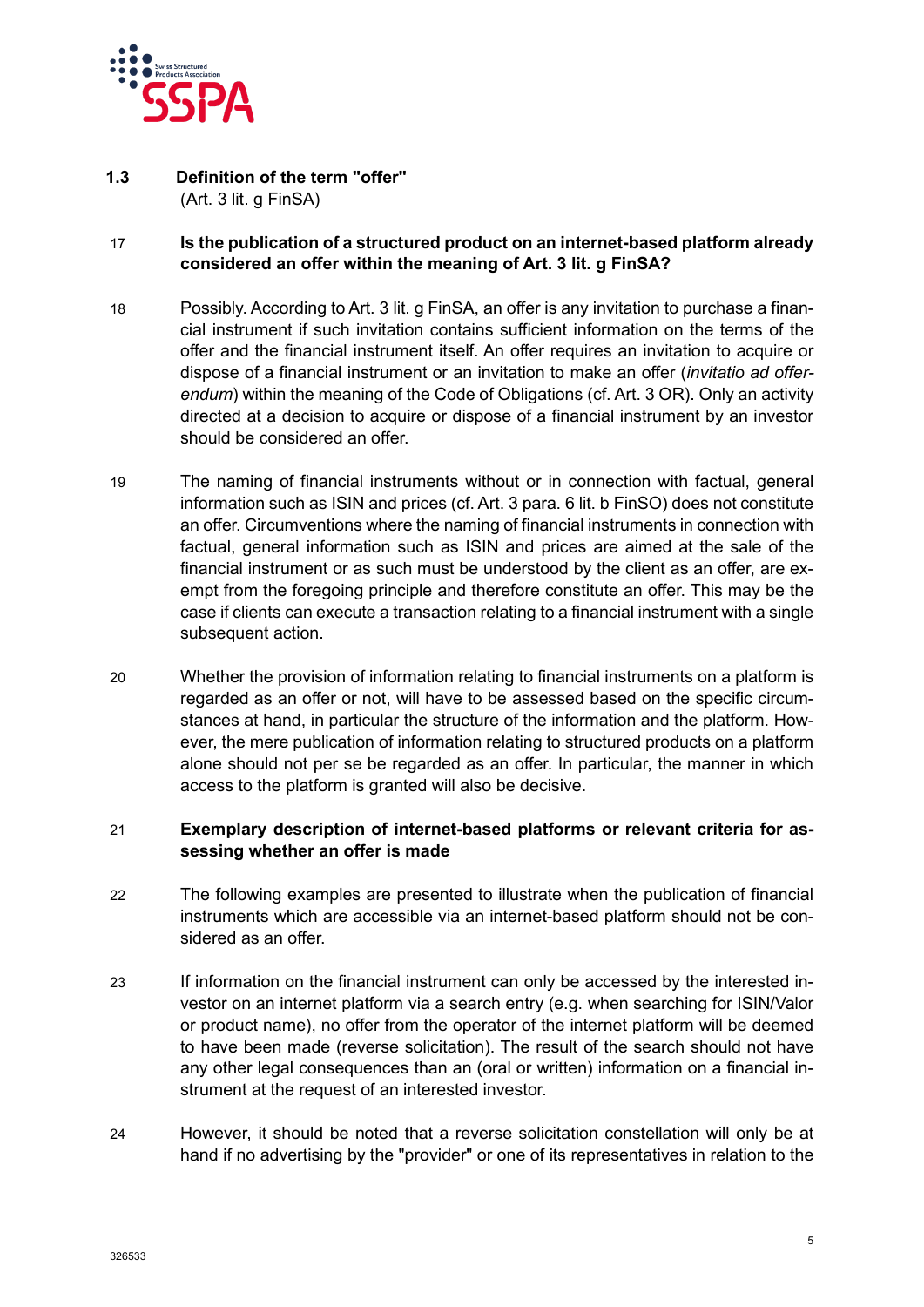

specific financial instrument preceded the actions of the investor (cf. Art. 3 para. 6 lit. a FinSO).

25 If the client must first log in with his client password on an internet-based platform, it can be assumed, in accordance with the explanatory report to FinSO, that no public offer will be made because of the clearly restricted group of persons.

## 26 **Is an internet-based platform for financial instruments considered advertisement?**

27 An internet-based platform for financial instruments does not per se constitute advertisement. It is decisive which information is published. The description of the key figures of the financial instrument and the publication of the documents required by the applicable regulations generally do not qualify as advertising. If additional information on the financial instrument is made available in addition to the key figures, this could result in such presentation of the financial instrument qualifying as advertisement. Ultimately, it depends on the specific design of the internet-based platform in question.

## 28 **When does marketing of a financial instrument qualify as an offer?**

- 29 Pursuant to Art. 68 FinSA and Art. 95 FinSO, advertising is defined as any communication addressed to investors with the aim of drawing attention to certain financial instruments. Not every advertisement is also an offer. However, if an advertisement contains sufficient information on the terms and conditions of the offer and the financial instrument, it will also qualify as an offer. If a specific communication qualifies as an offer, it must not be mentioned that such communication may also be considered to be advertising.
- 30 In the case of advertising that does not also qualify as an offer, it must be noted that such communication must be labelled as advertising and it may be advisable to also specify that no offer is being made. In addition, when advertising a financial instrument, reference must be made to the corresponding prospectus (i.e. a prospectus in accordance with FinSA in terms of Art. 43 FinSO) and the KID (cf. Art. 68 FinSA).

## 31 **When does an offer constitute a financial service within the meaning of Art. 3 lit. c. No. 1 FinSA ("acquisition and disposal of financial instruments)?**

32 The acceptance of an offer (directly or indirectly) by investors becomes and constitutes an order to the financial services provider to buy or sell a financial instrument for the client (execution) or to transmit this order to a third party for execution (receipt and transmission of orders; RTO).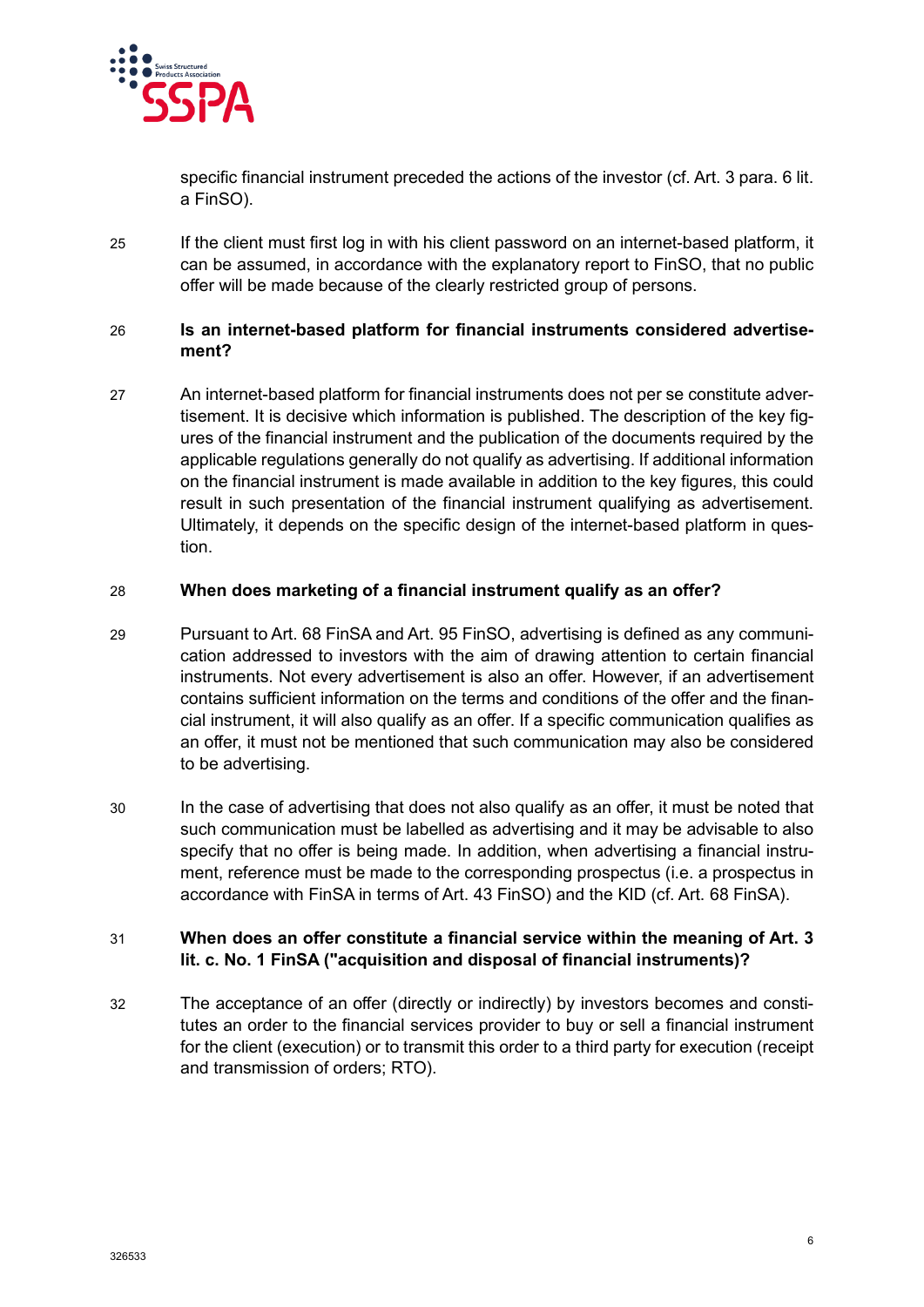

#### <span id="page-6-0"></span>**1.4 Client Segmentation** (Art. 4 FinSA)

- 33 **Are there differences between the existing client segmentation under the Collective Investment Schemes Act (CISA) and the new client segmentation under FinSA?**
- 34 Yes. The definition of professional clients (incl. institutional clients) under FinSA essentially corresponds to the category of qualified investors under Art. 10 para. 3 CISA. The exceptions are investors who have concluded a long-term asset management or investment advisory agreement with a financial intermediary. Such investors are considered qualified investors pursuant to Art. 10 para. 3ter CISA in connection with such agreements, unless they have declared that they wish to be treated as non-qualified investors. These investors are considered as private clients under FinSA. Since structured products are no longer regulated by CISA, only the new client segmentation of the FinSA applies to structured products. In this context, asset management and investment advisory clients may only be treated as professional clients if they fulfil the necessary conditions for an opt-out in accordance with Art. 5 para. 2 FinSA and have declared such an opt-out.
- 35 Art. 4 para. 2 FinSO does however stipulate that clients acting through an authorised representative may agree with the financial services provider that their categorization be based on the knowledge and experience of such authorized representative. According to the explanatory report on FinSO, this refers in particular to clients who have appointed an independent asset manager as their authorised representative. However, if the private client does not have assets of at least CHF 500,000, his client classification may not be changed despite having an authorized person with the necessary knowledge and experience, i.e. he cannot declare an opting-out according to Art. 5 para. 2 FinSA. The knowledge and experience of the authorised representative are, however, taken into account under the suitability and appropriateness test (Art. 16 FinSO).
- 36 From the entry into force of FinSA on 1 January 2020, the category "qualified investors" under CISA is no longer relevant in relation to structured products, except in connection with indirect fund sales (see section 6 below). With regard to both the obligation to prepare a prospectus and the obligation to prepare a KID, only the FinSA-categories of "professional client" and "private client" are relevant.

#### 37 **Can a client be assigned to more than one client segment?**

38 Yes, according to the explanatory report on FinSO, a client may have more than one client relationship with a financial services provider (each with one or more financial services) and may therefore be assigned to different client segments with the same financial services provider depending on the client relationship in question. This applies analogously to cases in which a client has declared an opting-out, i.e. a client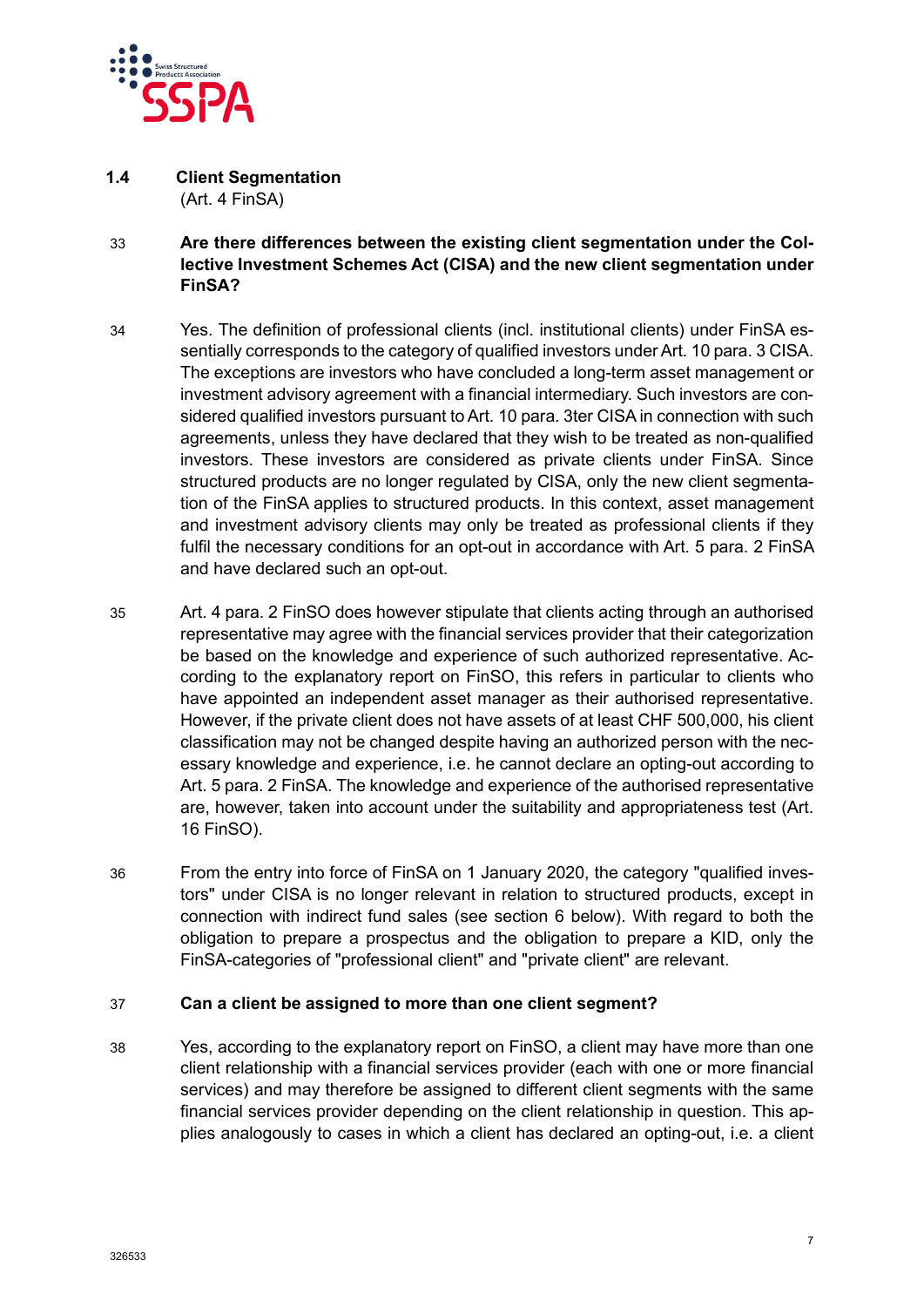

with several client relationships can also declare an opting-out only for one client relationship and be assigned to different client segments accordingly.

- <span id="page-7-0"></span>**2. RULES OF CONDUCT**
- <span id="page-7-1"></span>**2.1 Information Duties** (Art. 8 FinSA)

## 39 **When is a KID deemed to exist within the meaning of Art. 8 para. 4 FinSA? Does the financial service provider have an obligation to investigate whether a KID has already been prepared?**

- 40 The information requirements set out under Art. 8 FinSA require, among other things, that financial service providers that personally recommend financial instruments to private clients must also provide the corresponding KID (where such KID must be prepared in accordance with Art. 58 et seq. FinSA). In the case of so-called execution-only transactions, i.e. if the service consists exclusively in the execution or transmission of client orders (without advice), this obligation does generally not apply, unless a KID is already available for the financial instrument in question.
- 41 According to Art. 11 para. 2 FinSO, a KID is deemed available if it can be found with a reasonable effort. The term "reasonable effort" cannot mean that the financial service provider has an obligation to conduct its own investigations and is required to conduct a manual internet search in every case. It is sufficient if the financial service provider has access to a document platform (repository) which makes KIDs available centrally and the financial service provider thus automatically has access to the KIDs available on the platform and then retrieves the KIDs there.

## 42 **Does the financial services provider need to obtain a confirmation from the client that he has read the KID if it is made available electronically?**

- 43 No, Art. 8 para. 3 FinSA requires that the KID be made available. A confirmation that the client has read the KID is not necessary.
- 44 **Is the classification (private client) of the client or his authorised representative of relevance with regard to the requirement to provide a KID? Example: Does a KID have to be made available if a private client is represented by a person who would be classified as a professional client?**
- 45 This depends on the classification of the client itself. The classification cannot be based on the status of the authorised representative, especially as the person authorised by the client is not himself a client of the financial services provider.

## <span id="page-7-2"></span>**2.2 Time of Information**

(Art. 9 para. 1 FinSA / Art. 13 FinSO)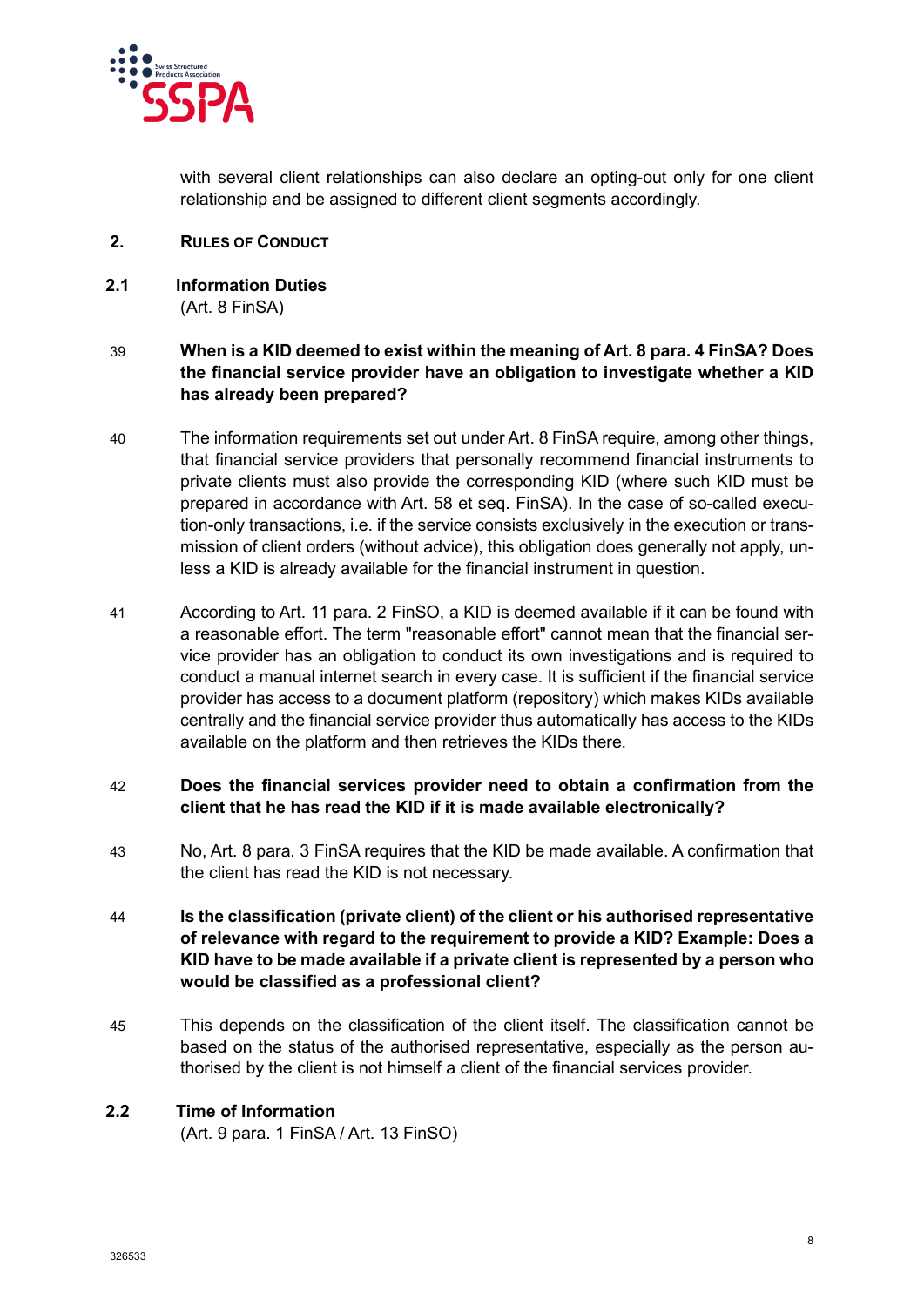

#### 46 **What is meant by "sufficient time" in Art. 13 FinSO?**

- 47 Pursuant to Art. 9 para. 1 FinSA, financial service providers must inform their clients prior to concluding the contract or providing the financial service. Clients must be informed in such a manner that they have sufficient time to understand the information (Art. 13 FinSO).
- 48 The interpretation of the term "sufficient time" must be based on objective criteria and on the average client of the respective client category. It cannot depend on the individual client. Clients always have sufficient time if they can delay the execution of a contract or a transaction until they have taken note of the information. Whether or not they actually take note of the information is irrelevant.

## 49 **In the case of an execution-only transaction between absentees, can the KID, if available, be made available to the client at a later stage with the latter's consent?**

50 Yes, according to Art. 11 para. 3 FinSA this is permissible. The KID can be made available after the transaction has been concluded with the client's consent. The client's consent can be given generally and in advance and the consent may be revoked at any time (Art. 15 para. 3 FinSO). Giving consent generally means the consent does not cover only one transaction, but is valid for all future transactions until revoked.

## <span id="page-8-0"></span>**2.3 Exceptions to the Adequacy and Suitability Test** (Art. 13 FinSA)

## 51 **In the case of an execution-only transaction, must the disclosure that neither a suitability nor an appropriateness test is being performed before each transaction or is it sufficient if such disclosure only occurs once[?](#page-8-1)<sup>2</sup>**

<span id="page-8-1"></span>52 Financial service providers do not have to perform an appropriateness- or suitability test (Art. 13 para. 1 FinSA) for the mere execution or transmission of client orders (execution-only transactions). Prior to providing such services, they are required to inform the client that no appropriateness or suitability test will be performed (Art. 13 para. 2 FinSA). This information does not have to be provided prior to each transaction or each time an execution-only transaction is concluded, but can also be provided once, e.g. in an information brochure. If the client is informed only once, the financial service provider must explicitly highlight this at the time of the initial information (see Art. 17 para. 5 FinSO). The information can be provided in a standardised form.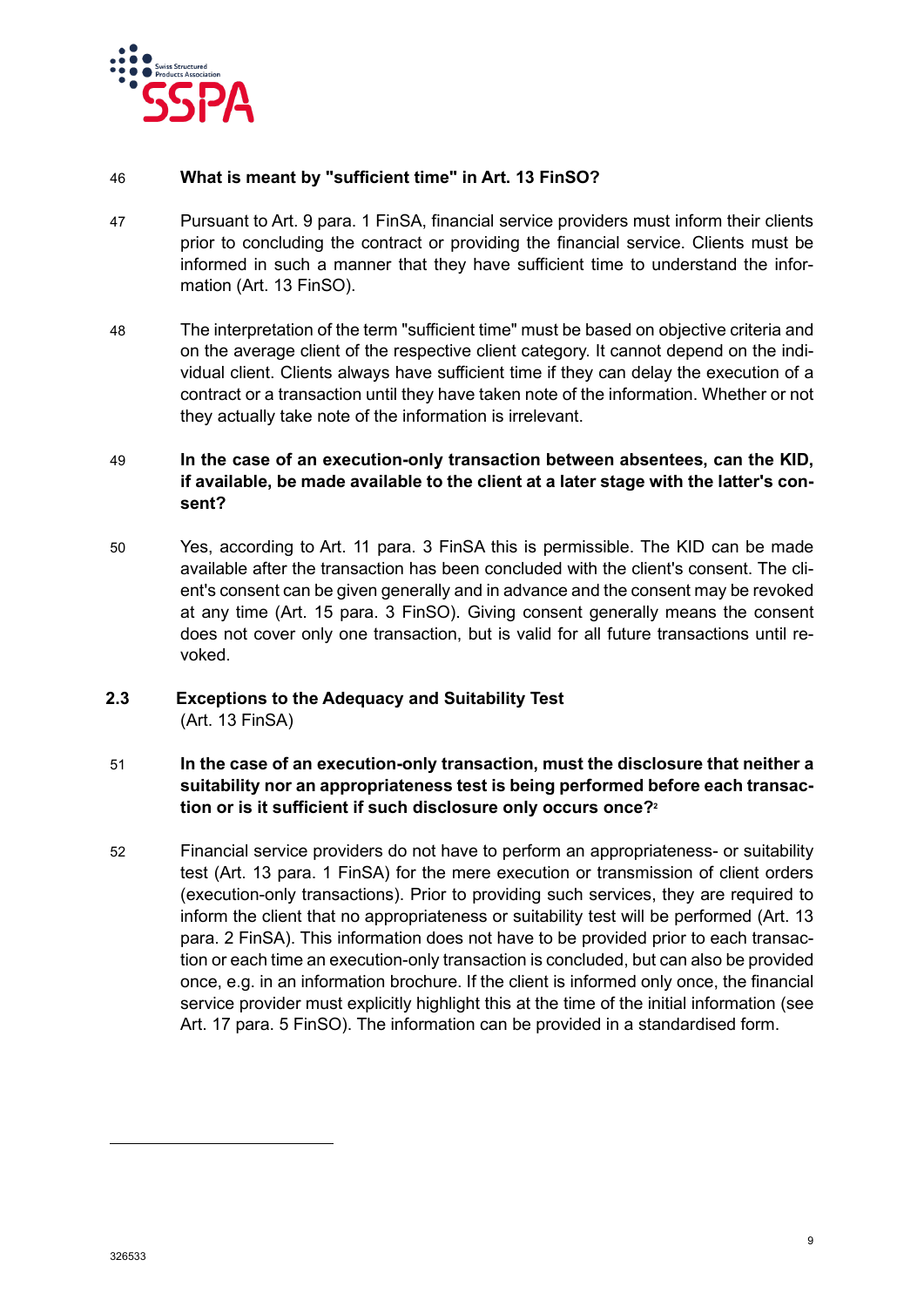

## <span id="page-9-0"></span>**2.4 Do the provisions on the involvement of third parties in Art. 23 FinSA and the chain of service providers in Art. 24 FinSA apply to the offering of structured products via distribution partners?**

- 53 Pursuant to Art. 23 para. 1 FinSA, financial service providers may involve third parties for the provision of financial services. The applicability of this provision requires that a financial service within the meaning of the FinSA is being provided. Issuers who sell their structured products to their distribution partners (financial intermediaries such as, for example, banks) do not provide a financial service and are therefore not financial service providers within the meaning of FinSA (cf. also section 1.2 "Concept of financial service"). The FinSA does not aim to protect distribution partners or financial intermediaries who acquire financial instruments from issuers in order to offer or sell them to their own clients (investors). For this reason, Art. 23 FinSA does not apply to issuers unless they are themselves active as financial service providers.
- 54 The same applies to the provision of the chain of service providers in connection with distribution agreements. Pursuant to Art. 24 para. 1 FinSA, financial service providers that mandate another financial service provider to provide a financial service to clients remain liable for the completeness and accuracy of the client information and for compliance with the obligations under Art. 8 - 16 FinSA. The applicability of this provision (i.e., Art. 24 para. 1 FinSA) requires pursuant to the explanatory report to FinSO that the financial service providers involved are subject to the relevant obligations of the FinSA. Therefore, Art. 24 FinSA is therefore not applicable if the mandating or the mandated company is not a financial service provider within the meaning of Art. 3 lit. d FinSA or the mandate is not a financial service within the meaning of Art. 3 lit. c FinSA. For the same reasons given above, Art. 24 FinSA does not apply to the offering of structured products via distribution partners.
- 55 The above does, however, not address whether or not the distribution partner provides a financial service when purchasing structured products for or on behalf of its clients but merely addresses the arrangement between the issuer and the distributor.

#### <span id="page-9-1"></span>**3. PROSPECTUS FOR SECURITIES**

- <span id="page-9-2"></span>**3.1 Prospectus requirement and voluntary prospectus** (Art. 35 FinSA)
- 56 **The obligation to publish a prospectus is triggered by a public offer. An exemption to the obligation to publish a prospectus exists, inter alia, if the offer is directed at fewer than 500 investors (cf. Art. 36 para. 1 lit. b FinSA). Is there still a "non-public" offer beyond this?**
- 57 Yes, the criterion of "public" is relevant for the question whether a prospectus obligation applies, irrespective of the prospectus exemption in the case of an offer to less than 500 investors. In the case of an offer to a selected and clearly restricted circle of investors, no offer is being made to the public and thus no public offer is at hand.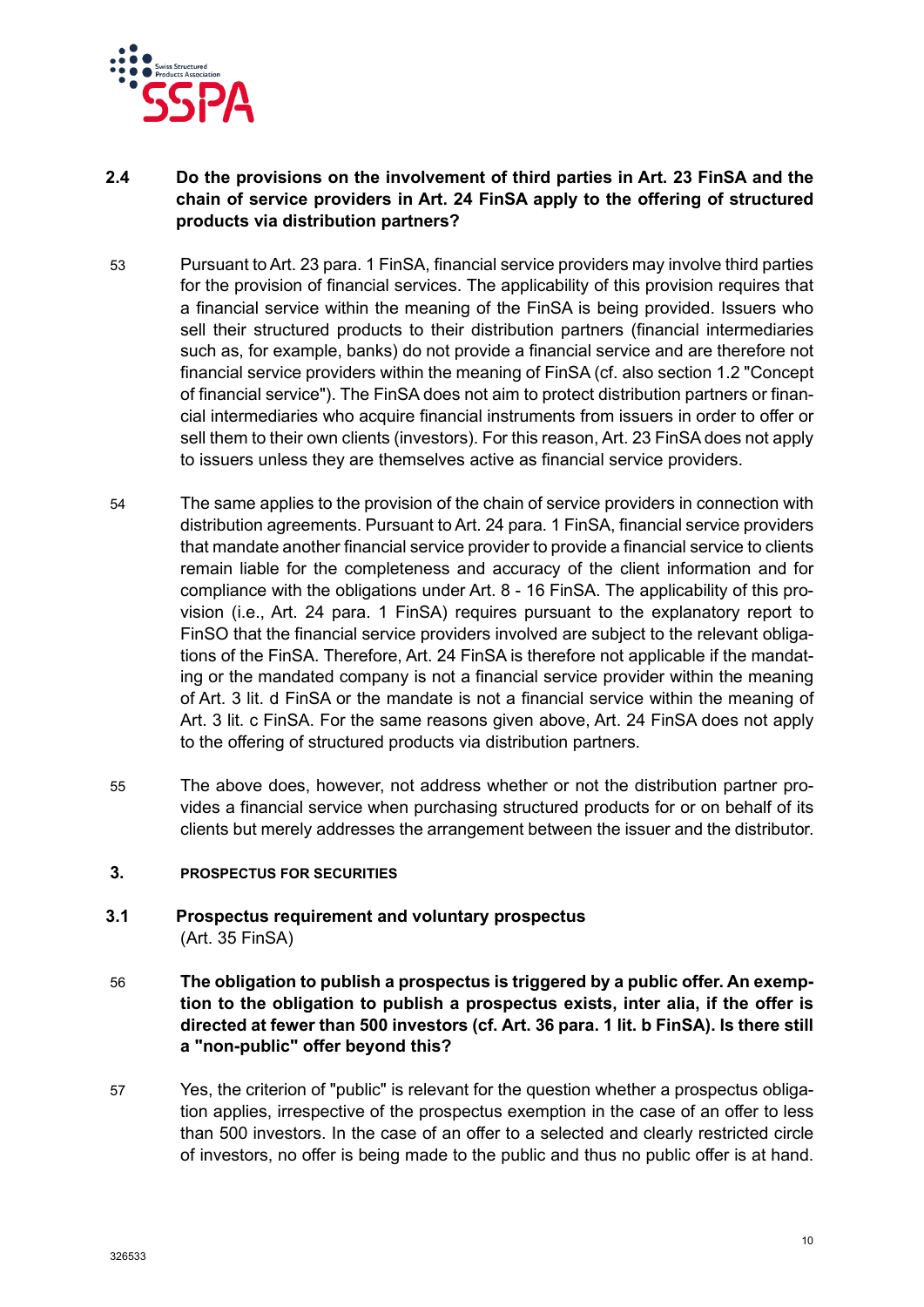

Accordingly, there is no obligation to publish a prospectus due to the lack of publicity of the offer.

## 58 **May a prospectus be voluntarily prepared, submitted to the Review Body for approval and used in the context of an offer that is not subject to a prospectus requirement?**

59 Yes, the use of voluntary prospectuses is permitted. The Review Body does not assess whether a prospectus requirement applies or not. Prospectuses prepared on a voluntary basis are not subject to the obligation to review pursuant to Art. 51 FinSA, but may nevertheless be submitted to the Review Body for review and approval. If a voluntarily prepared prospectus is approved by the Review Body, it is deemed to be a "FinSA prospectus" within the meaning of Art. 43 para. 3 FinSO.

## 60 **Who is subject to the prospectus requirement?**

61 Any person making a public offer to purchase securities in Switzerland or applying for admission of securities to trading on a trading venue in Switzerland is required to publish a prospectus. The prospectus requirement is not limited to the issuer, but also applies to third parties.

## <span id="page-10-0"></span>**3.2 CHF 8 mio. threshold**

(Art. 36 para. 1 lit. e FinSA)

## 62 **Is this exemption available for all types of securities, including structured products and leveraged products?**

- 63 Yes, this exemption is available for all types of securities and thus, in principle, also for structured products and leveraged products which are offered to the public in the form of securities.
- 64 **Is the exceeding of the threshold of CHF 8 million to be determined in relation to a specific issuance or in relation to the total issuances of an issuer during one year?**
- 65 The threshold value applies to a specific issuance and thus to the securities offered in the context of the respective public offer in question. Ultimately, this means that it is the value of the individual issuance that is relevant and not the value of all the securities offered by a specific issuer
- 66 For issuances subject to this exemption, it should be noted that a prospectus is nevertheless required for an admission to trading of the securities issued under this exemption.

## <span id="page-10-1"></span>**3.3 Information on issuance volume**

(Art. 40 FinSA / Annex 3 FinSO)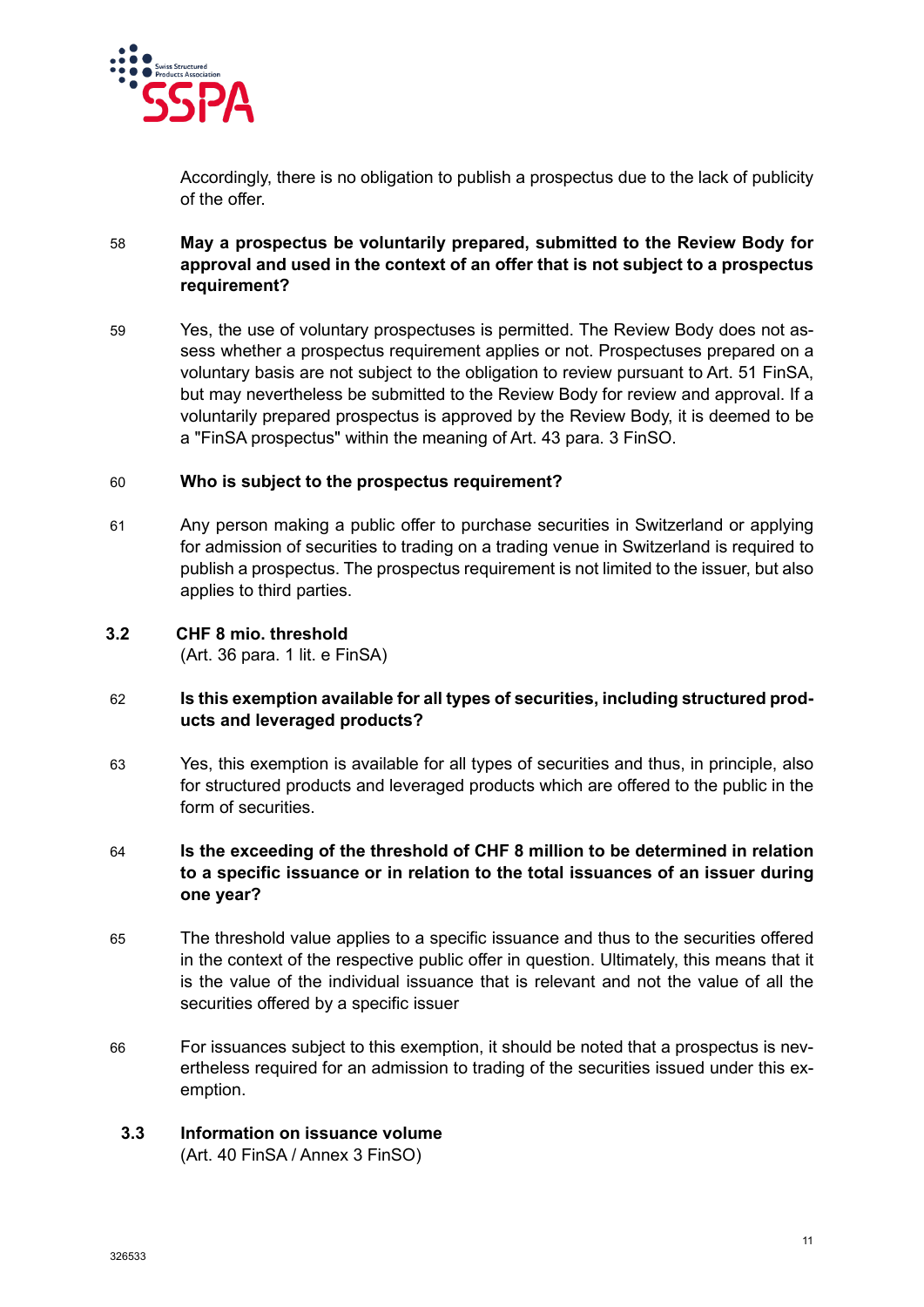

### 67 **Must the issuance volume be included in the structured products prospectus?**

- 68 No, Art. 40 para. 4 FinSA, stipulates that the issuance volume must be stated in the prospectus (at least criteria and conditions on the basis of which the issue volume can be determined). Art. 46 lit. c FinSA, however, provides that the Federal Council may issue supplementary provisions to the minimum requirements of the prospectus. For structured products, supplementary provisions have been enacted under Appendix 3 FinSO. Thereunder, the issuance volume has deliberately not been included as the minimum content of the prospectus, as the issuance volume is - in contrast to bonds and shares - of no importance for the investor in structured products -.
- 69 Art. 40 para. 4 FinSA was enacted with a particular focus on capital market instruments such as shares and bonds. Accordingly, only Annexes 1 and 2 of the FinSO require information on the issuance volume as the minimum content of the prospectus.

## <span id="page-11-0"></span>**3.4 Offer to professional clients**

(Art. 36 para. 1 lit. a FinSA)

## 70 **What should I bear in mind if an offer is only aimed at professional clients?**

- 71 In the offer documentation it should be specified that the (public) offer was only made to professional clients and the offer documentation may only be made available to professional clients.
- 72 Art. 36 para. 1 lit. a FinSA does not, however, provide for a (civil) prohibition for private clients to acquire the financial instrument in question. For example, asset managers who per se qualify as professional clients may acquire (without a prospectus) financial instruments for their private clients, even if the offeror addresses his offer exclusively to professional clients. However, they must ensure that their activities do not themselves constitute a public offer and thus trigger a prospectus obligation.

## <span id="page-11-1"></span>**3.5 Base Prospectus and Final Terms** (Art. 45 FinSA / Art. 55 f FinSO)

- 73 **Can the disclosure of the final terms at the time of the public offer just be "made" with indicative information in accordance with Art. 45 para. 3 FinSA or must the final terms also be published?**
- 74 The final terms with indicative information must be published but not deposited with the Review Body (see Art. 56 para. 1 FinSO).

#### 75 **When must the final terms be published and filed with the Review Body?**

76 The final terms must be published and filed with the Review Body as soon as possible after the final data is available (Art. 56 para. 4 FinSO).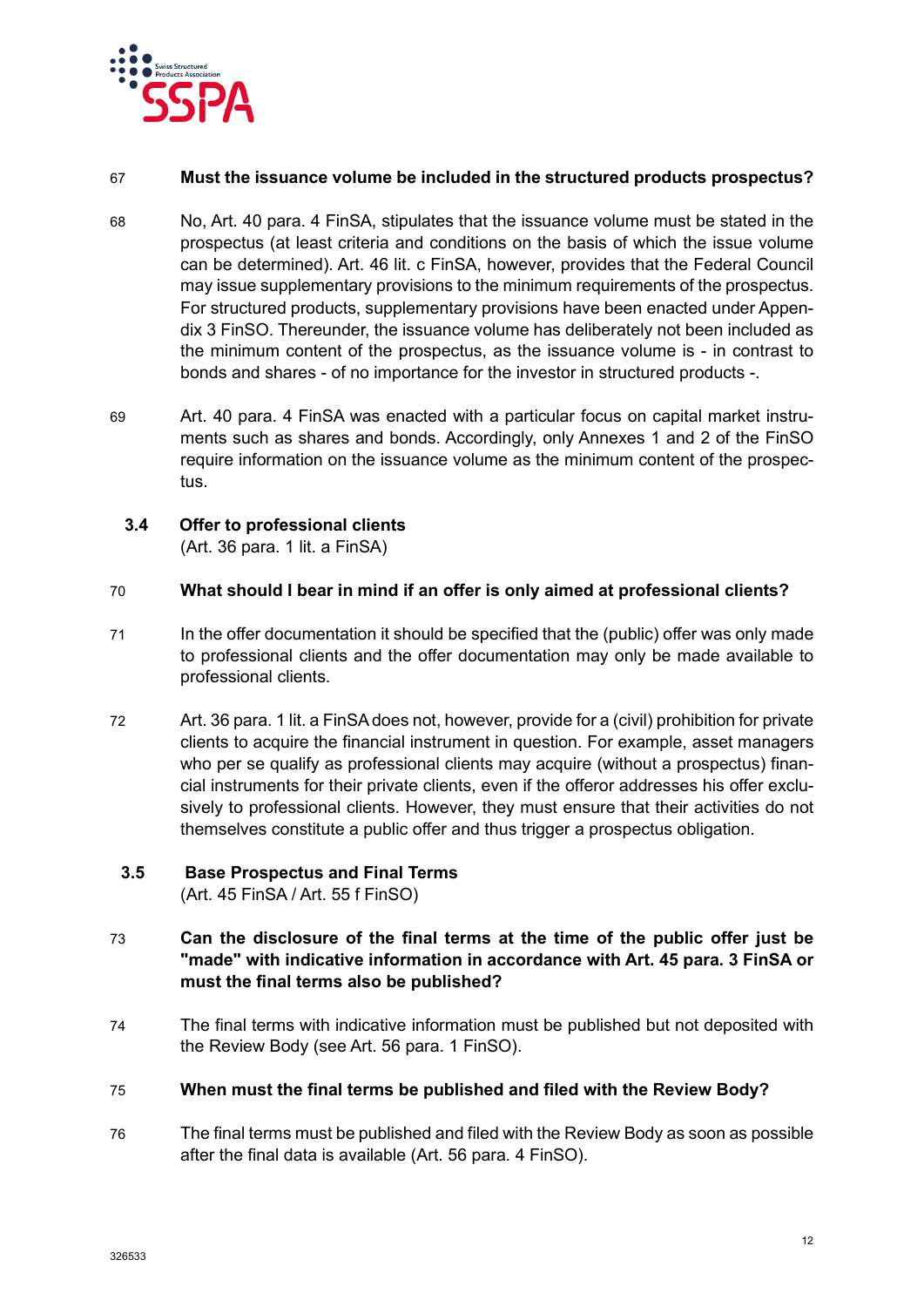

- 77 **Does Article 55 para. 1lit. a FinSO mean that both the base prospectus and the final terms must contain a summary? What should the summary in the base prospectus look like and to what extent does it differ from the summary in the final terms?**
- 78 Yes. The summary in the base prospectus only contains information on the corporate name, legal form and registered office of the issuer and, in general terms, a description of the category of securities to be issued under the base prospectus (Art. 55 para. 3 FinSO). The summary relating to the specific public offering or the specific admission to trading (Art. 56 para. 2 FinSO) must be included in the final terms or added to the final terms. Appendix 3 FinSO, referring to the base prospectus for derivatives, stipulates which information the summary in the base prospectus and in the final terms must contain.

## <span id="page-12-0"></span>**3.6 Obligation to provide a supplement to the prospectus** (Art. 56 FinSA / Art. 63 FinSO)

#### 79 **Is a voluntary supplement also permissible and if so, what are the consequences?**

- 80 Yes, neither the FinSA nor the FinSO address voluntary supplements to prospectuses. Only Art. 55 para. 4 FinSA stipulates that the base prospectus must be supplemented if an issuance deviates from the securities or product categories described in the base prospectus. It can therefore be concluded that a voluntary supplement to the prospectus is possible.
- 81 A voluntary supplement to a prospectus must be reviewed and approved by the Review Body unless an exemption from the review obligation under Art. 64 lit. b FinSO is applicable.

## 82 **Is an extension of the offer period pursuant to Art. 56 para. 5 FinSA only provided for in the event of a supplement? Does this provision apply to any supplement?**

83 Yes, according to Art. 56 para. 5 FinSA, the offer period ends no later than two days after publication of the supplement if a new fact occurs or is established during a public offer which triggers the obligation to provide a supplement according to Art. 56 para. 1 FinSA. A "voluntary" supplement to the prospectus does, however, not in itself trigger an extension of the offer period.

## 84 **Is it permissible to use an approved base prospectus also for an offer that is exempt from the prospectus requirement?**

85 Yes, the FinSA does not restrict the use of an approved base prospectus and hence an approved base prospectus can be used in case of a prospectus exempt offer. If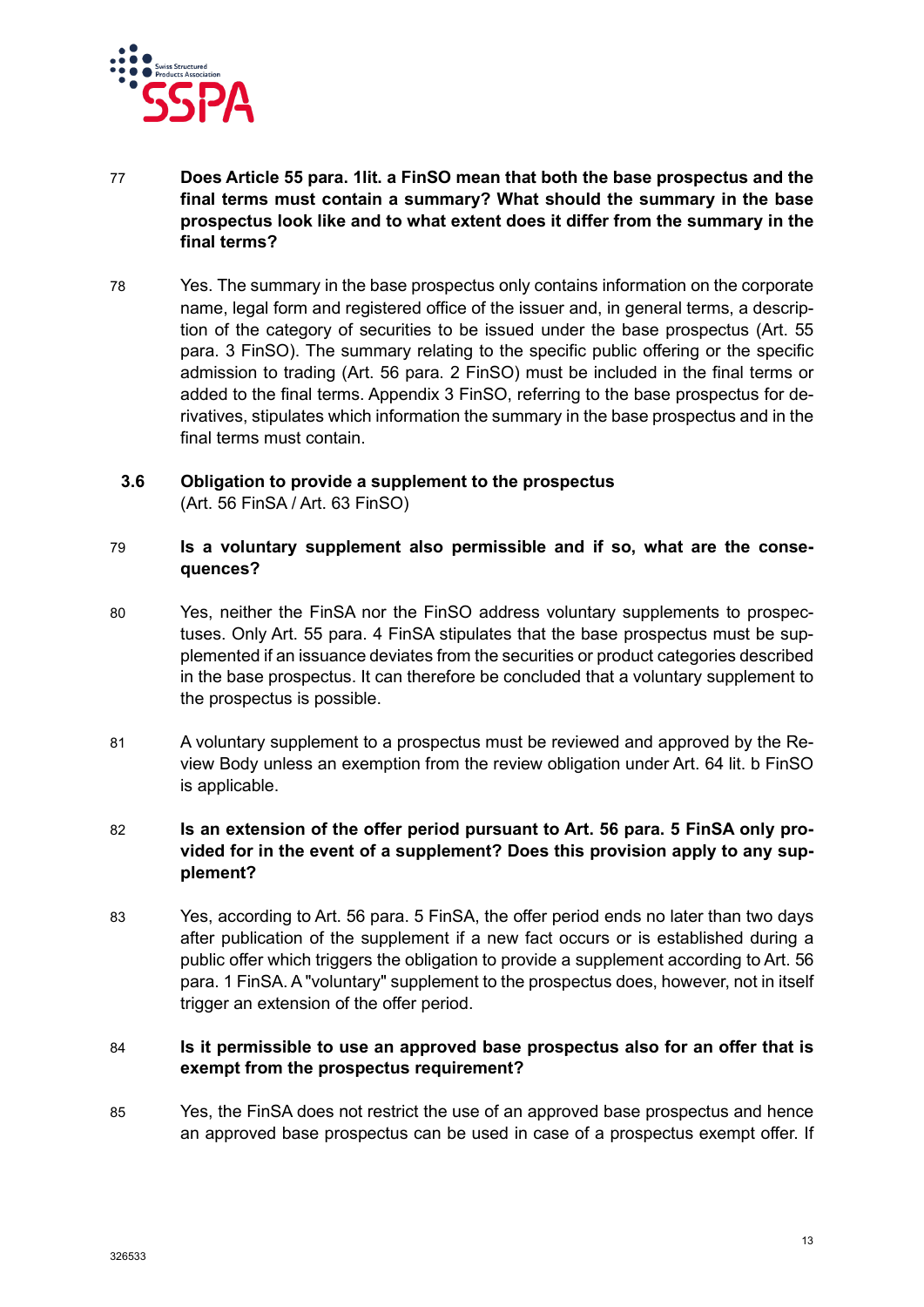

an approved base prospectus is not used as a FinSA prospectus, a respective disclaimer could be included in the Final Terms.

<span id="page-13-0"></span>**3.7 Foreign Prospectus** (Art. 54 FinSA / Art. 70 FinSO)

## 86 **Must foreign prospectuses be approved by the competent foreign authority according to Art. 54 para. 2 FinSA or is it sufficient that the foreign prospectus contains all the information required by foreign law?**

87 Art. 54 para. 2 FinSA is based on prospectuses approved under certain legal regime and Art. 70 para. 2 FinSO stipulates that in its list of legal regimes pursuant to Art. 54 para. 3 FinSA, the Review Body may specify which foreign authority must grant the foreign approval for a prospectus to be deemed automatically recognised in Switzerland. Accordingly, it is to be assumed that the foreign prospectus must be reviewed and approved by an authority in order to be considered automatically recognised in Switzerland.

## 88 **In case of a foreign approved prospectus in accordance with Art. 54 para. 2 FinSA, must the final terms also be filed within the meaning of Art. 70 para. 4 lit. b FinSO?**

- 89 Yes, whilst Art. 70 para. 4 FinSO only mentions the submission of the approved foreign prospectus and not the base prospectus, when using a foreign prospectus approved in accordance with Art. 54 para. 2 FinSA, the provisions applicable to the filing of a Swiss base prospectus must be applied.
- 90 With reference to the Swiss base prospectus, Art. 45 para. 3 FinSA requires that the final terms be deposited with the Review Body. Art. 61 para. 4 FinSO further specifies that the base prospectus and the final terms (as well as supplements) must be filed with the same Review Body.
- 91 Accordingly, the final terms in case of the use of a foreign approved base prospectus in accordance with Art. 54 para. 2 FinSA must be filed with the Review Body with which the base prospectus was filed. The final terms to be filed are those which are to be established and deposited in accordance with the applicable foreign law, i.e. the foreign law is decisive for the assessment of which final terms must be submitted.
- 92 However, the final terms only need to be deposited if a public offer is made in Switzerland and such offer is not made under one of the exemptions from the prospectus requirement. Accordingly, in the case of an offer below the CHF 8 million issuance threshold provided for under Art. 36 para. 1 lit. e FinSA, for example, the final terms do not have to be deposited with the Review Body.

## 93 **In what form must final terms under a base prospectus pursuant to the EU Prospectus Regulation, which is deemed to be automatically approved in**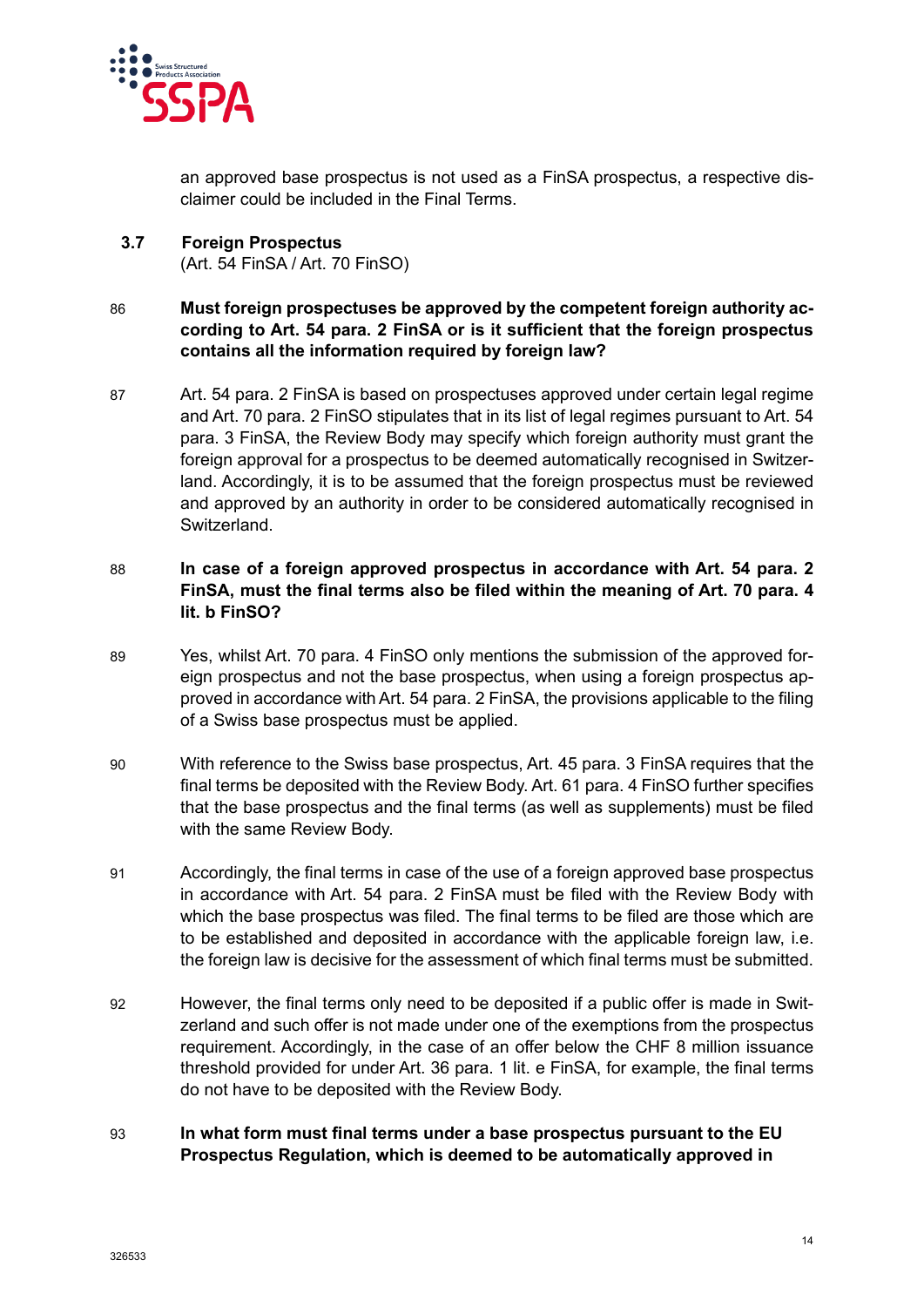

### **Switzerland under Art. 54 para. 2 FinSA, be filed with the Review Body in the case of a public offer in Switzerland?**

- 94 If a base prospectus pursuant to the EU Prospectus Regulation, which is deemed to be automatically approved in Switzerland pursuant to Art. 54 para. 2 FinSA, is used, the final terms must be drawn up in accordance with the relevant provisions of the EU Prospectus Regulation and published and submitted to the Review Body in this form. The form and content of the final terms is governed exclusively by the EU Prospectus Regulation respectively the relevant provisions of the foreign regulations recognized as equivalent. Neither the FinSA nor the FinSO impose any additional requirements in respect of the form and content of the foreign approved prospectus or base prospectus, which is deemed to be automatically approved pursuant to Art. 54 para. 2 FinSA, except with regard to the language (see. Art. 70 para. 3 FinSO).
- 95 **May foreign prospectuses deemed to be approved under Art. 54 para. 2 FinSA be used in Switzerland in a manner which would not be permissible under the relevant foreign regulation? For example, can the final terms of an EU base prospectus be supplemented with further information in the case of an offer in Switzerland, although the EU regulations would not permit such supplementing of the final terms?**
- 96 No, the legislator's aim was that an equivalent foreign prospectus may be used in Switzerland, but only in accordance with the applicable foreign prospectus regulations. Accordingly, automatically recognised foreign base prospectuses may be amended or supplemented only to the extent permitted under the applicable foreign prospectus regulation. Otherwise, an "approved" foreign prospectus would no longer be at hand.

## 97 **Does the obligation to provide a supplement pursuant to Art. 56 para. 1 FinSA also apply to foreign prospectuses recognised as equivalent?**

- 98 No, the content of the foreign prospectus recognised as equivalent is determined solely by the applicable foreign prospectus provisions. Accordingly, it is a question of the applicable foreign regulation when a prospectus is to be supplemented.
- 99 **Does Art. 56 para. 5 FinSA, governing the extension of the offer period, also apply to foreign prospectuses recognised as equivalent if the prospectus must be supplemented by a supplement addendum pursuant to the applicable foreign regulation?**
- 100 Yes, the foreign regulation are solely decisive for the content of the foreign prospectus recognized as equivalent. However, the foreign regulation is not of relevance with regard to the consequences triggered by a supplement to the prospectus. These are determined directly and exclusively based on Swiss regulation and thus based on Art. 56 para. 5 FinSA**.**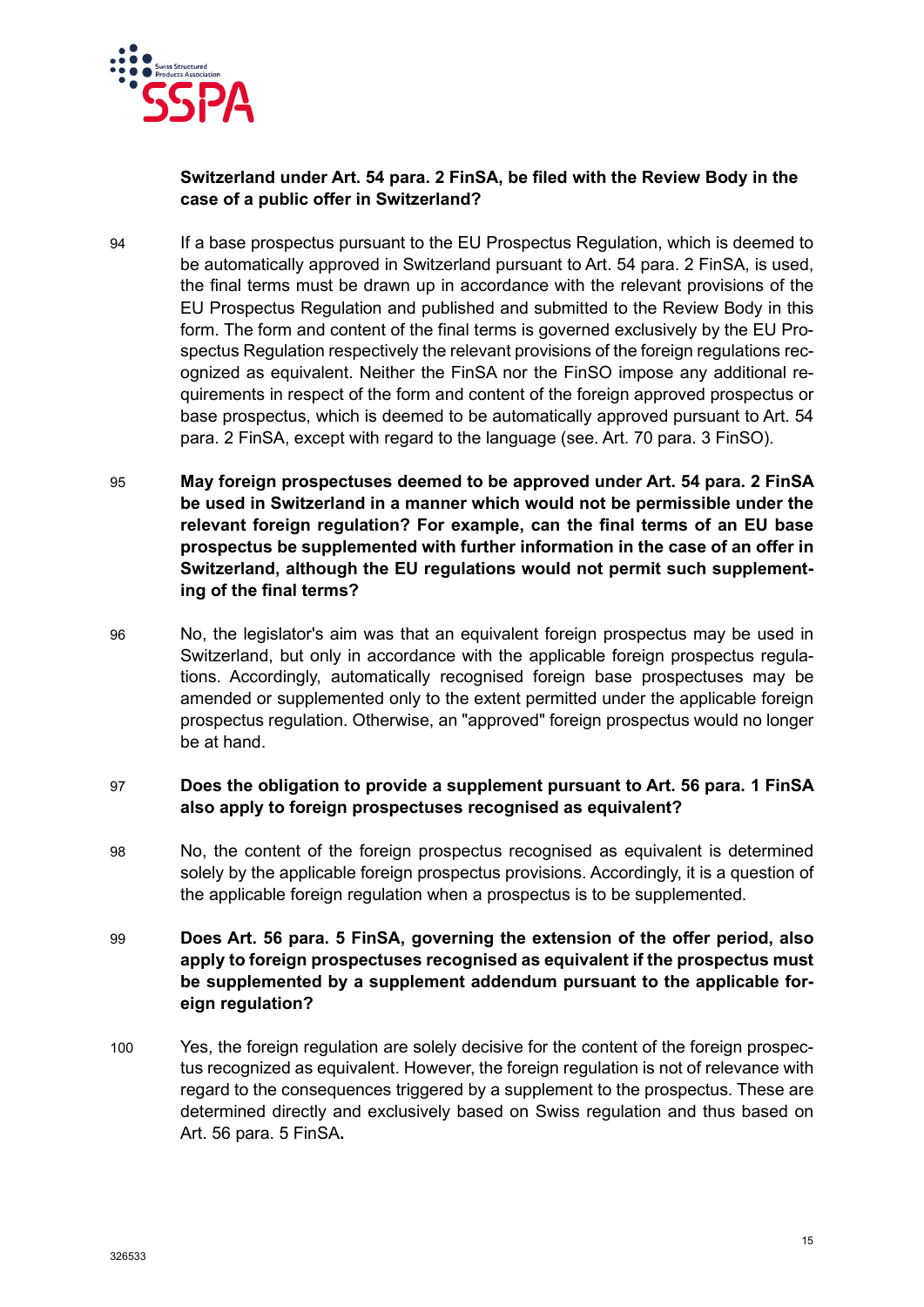

<span id="page-15-0"></span>**4. KID**

## <span id="page-15-1"></span>**4.1 Art. 58 FinSA: Creator and Offeror**

### 101 **Who must prepare and who must publish the KID?**

- 102 As a rule, the issuer of a financial instrument is also considered the manufacturer which is required to prepare the KID pursuant to Art. 58 para. 1 FinSA, if the financial instrument is offered to private clients in Switzerland. The offeror of a financial instrument, on the other hand, has no obligation to prepare a KID.
- 103 In case of a public offer, the KID must be published (Art. 66 FinSA), whereby the law does not specify who is obliged to publish the KID. Analogous to Art. 35 para. 1 FinSA, the obligation to publish applies to the offeror of the financial instruments in question.

## <span id="page-15-2"></span>**4.2 Does the term 'offer' in Article 58 FinSA (and Article 80 and 91 FinSO) differ from the term 'offer' within the meaning of Article 3 lit. g FinSA?**

104 No, contrary to a reference in the Federal Council's report on FinSA, the offer as the trigger for the obligation to prepare a prospectus and a KID is to be understood uniformly as an offer within the meaning of Art. 3 lit. g FinSA. Moreover, the term offer within the meaning of Art. 3 lit. g FinSA is relevant not only for the preparation (Art. 58 FinSA / Art. 80 FinSO) but also for periodic review and the amendment (Art. 62 FinSA / Art. 91 FinSO) of the KID.

## <span id="page-15-3"></span>**4.3 Art. 59 para. 2 FinSA / Art. 87 i.c.w. Annex 10 FinSO**

#### 105 **Is it permissible in any case to prepare a PRIIPs KID instead of a KID?**

106 Yes, a PRIIPs KID can always be prepared instead of a KID according to FinSA, even for products that are offered exclusively in Switzerland and where there is no connection to the EU.

#### 107 **Is it permissible to prepare both a PRIIPs KID and a KID for the same product?**

- 108 Yes, documents under foreign law that are equivalent to the KID can be used instead of a KID. According to Annex 10 FinSO, the Key Information Document (KID) under the PRIIPs Ordinance is equivalent to the KID within the meaning of FinSA. This means that no KID within the meaning of FinSA has to be prepared if a PRIIPs KID has been prepared. Since the two documents are equivalent, it cannot be prohibited to prepare a KID within the meaning of FinSA and a PRIIPs KID at the same time.
- 109 Under civil law, however, it could lead to uncertainties if both a PRIIPs KID and a KID within the meaning of FinSA exist for a product and the clients are served differently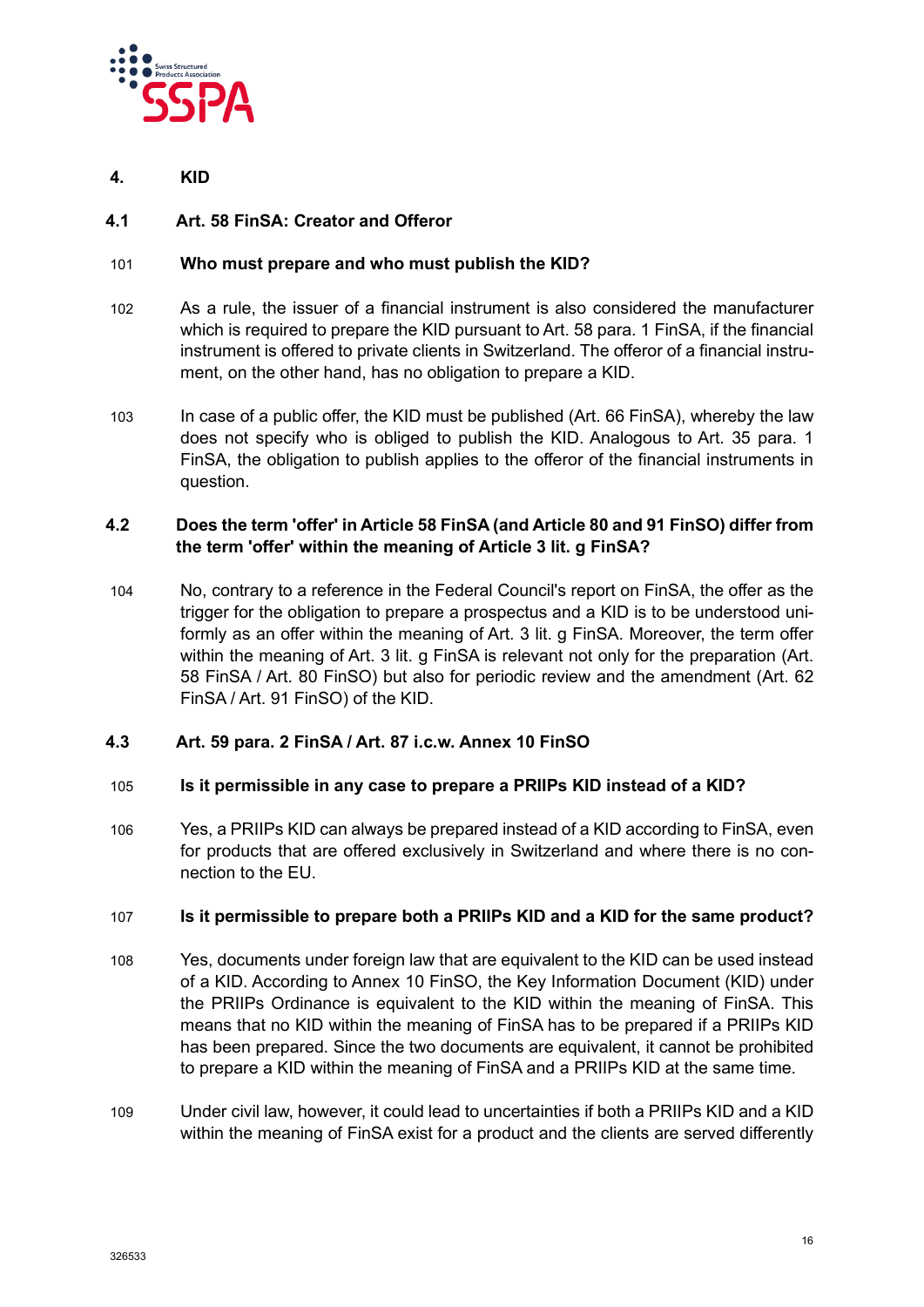

with these documents. However, in this context it can also be argued that the legislator deems both documents to be equivalent and therefore no liability claims can be derived from the fact that the documents are not identical.

## <span id="page-16-0"></span>**4.4 Exemptions**

(Art. 59 FinSA / Art. 80 para. 2 FinSO)

#### 110 **Must a KID also be prepared for bilateral derivatives?**

111 No. Pursuant to Art. 80 para. 2 FinSO, a KID does not have to be prepared for a financial instrument specifically created for a single counterparty. This provision applies to all bilateral derivatives, even if only currency swaps, currency forward contracts or interest rate swaps are mentioned in the explanatory report on FinSO.

#### <span id="page-16-1"></span>**4.5 Amendments**

(Art. 62 FinSA)

#### 112 **Does the KID have to be amended in case of "corporate actions" relating to the underlying asset?**

113 Yes, a "corporate action" regarding the underlying asset (e.g. share splits, merger, etc.) can be a significant change that requires an amendment of the KID.

## 114 **Must the KID be amended in the event of a barrier event?**

115 No, in the case of a barrier reverse convertible, for example, if the barrier is touched or breached and a barrier event occurs, this does not a priori trigger the obligation to amend the KID. Such changes are provided for in the issuance / product terms and conditions. It is not required that the KID specifies whether a barrier event has occurred or not. Depending on the structure of the KID, however, such a change could also lead to the requirement to amend the KID, for example if the KID includes the risk indicator of the PRIIPs regulation and this changes significantly as a result of the barrier event.

#### <span id="page-16-2"></span>**5. OFFERING OF STRUCTURED PRODUCTS**

#### <span id="page-16-3"></span>**5.1 Offering of Structured Products** (Art. 70 FinSA / Art. 96 FinSO)

#### 116 **When does the restriction pursuant to Art. 70 para. 1 FinSA apply?**

117 The restriction that the issuer, guarantor or provider of collateral of structured products must be a Swiss bank, insurance company, securities firm or an equivalent supervised foreign institution only applies to an offer in or from Switzerland to private clients without a long-term asset management or investment advisory relationship.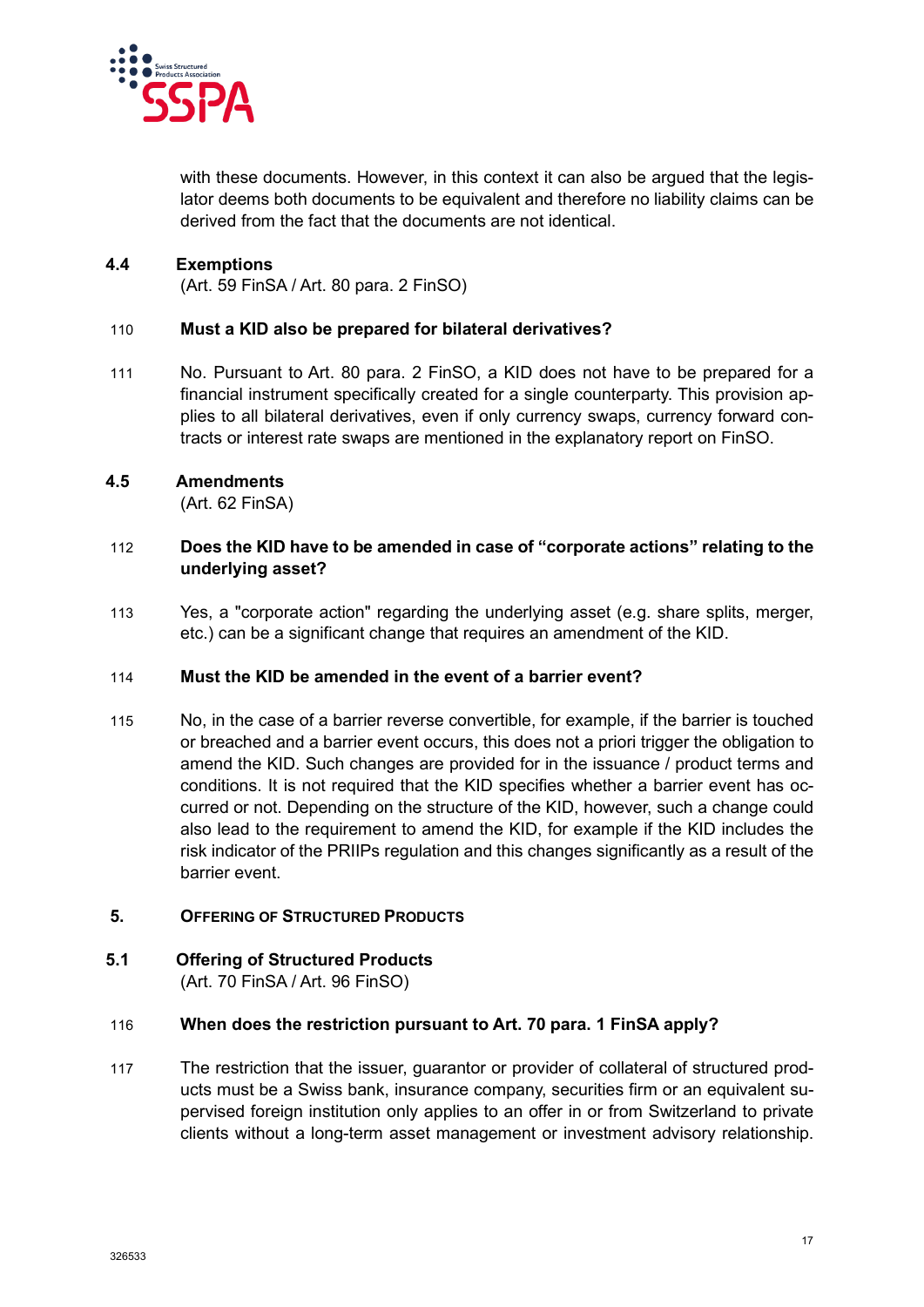

Asset management and investment advisory clients may be offered structured products which are not issued, guaranteed or secured by a prudentially supervised institution, even if they are private clients. In this context, however, it should be noted that asset management and investment advisory clients are generally considered to be private clients and therefore the obligation to prepare a KID applies, if structured products are offered to investment advisory clients.

#### 118 **When is a product offered "from Switzerland"?**

119 The mere fact that a structured product is issued by a Swiss entity does not mean that this product is deemed to be offered from Switzerland and is therefore subject to Art. 70 para. 1 FinSA.

#### <span id="page-17-0"></span>**6. INDIRECT FUND SALES**

### 120 **Is the 33.3% rule set out in the FINMA FAQ "Structured Products" still relevant?**

- 121 Since the FINMA has archived and hence withdraw the FINMA FAQ "Structured Products" in connection with the entry into force of the FinSA, the FINMA seems to no longer be committed to its practice reflected in the FINMA FAQ "Structured Products". The FINMA has signaled that it sees more flexibility but that the assessment would ultimately depend on the individual case. However, absent any explicit indication by the FINMA to the contrary, it seems prudent to continue to generally apply the 33.3% rule.
- 122 **How can a structured product be offered where more than 33.3% of the performance of a structured product depends on a non-FINMA approved foreign collective investment scheme which has a Swiss paying agent and representative?**
- 123 Such structured products may be offered in Switzerland to all types of to qualified investors including high-net-worth individuals that have declared to be treated as professional clients (opting–out) pursuant to Art. 5 para 1 FinSA. However, if such qualified investors qualify as private clients under the FinSA, the prospectus and the KID requirement may apply.

#### 124 **Are product specific reverse solicitation transactions still out of scope of the 33.3% rule?**

125 Yes, such transactions are, in principle, out of scope of the 33.3% rule.

#### <span id="page-17-1"></span>**7. PILLAR 3A LIFE INSURANCE PRODUCT**

126 **Does the public offering of a structured product to which a so-called "pillar 3a life insurance product" is linked trigger a FinSA prospectus obligation?**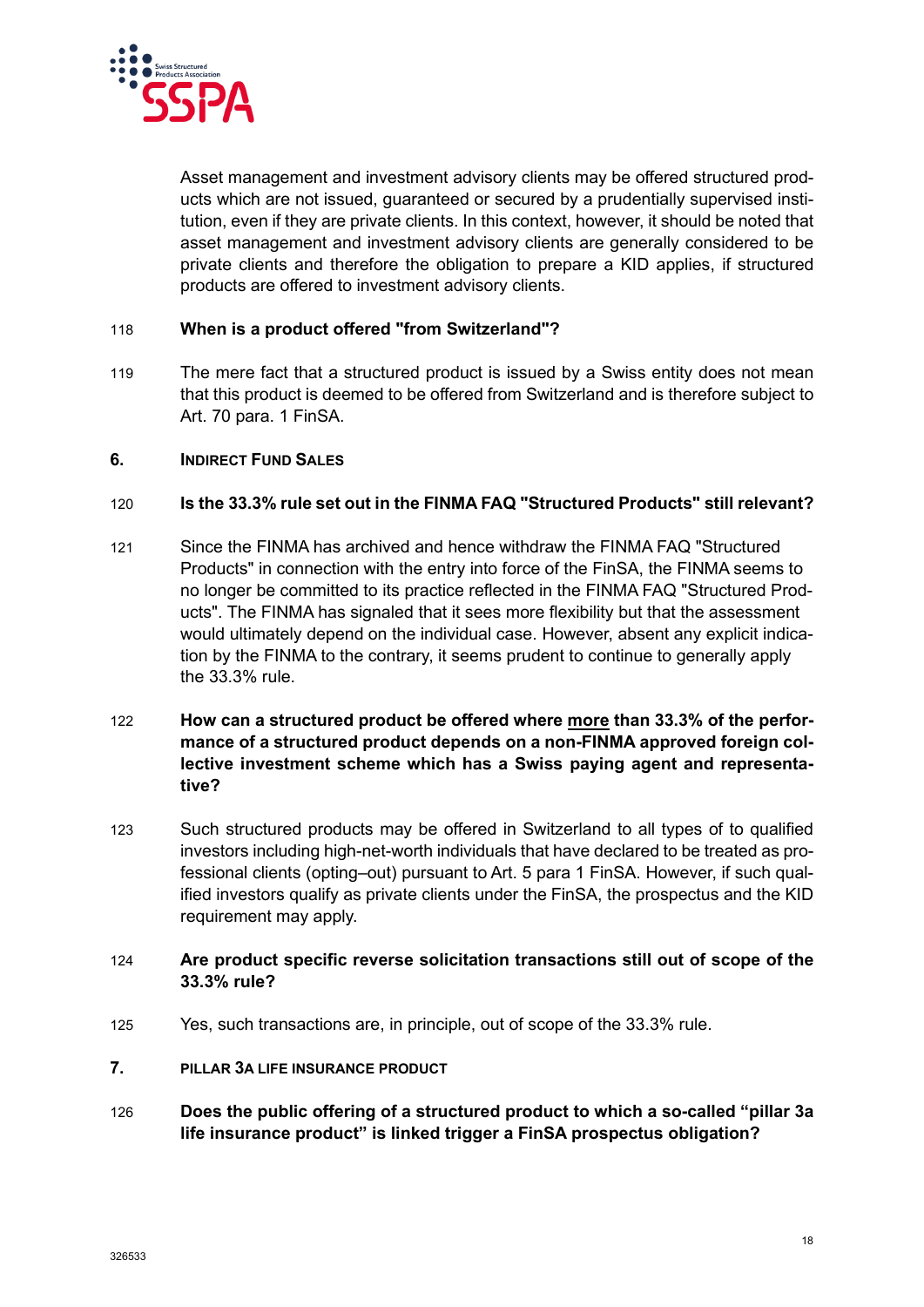

127 No, the prospectus exemption of Art. 36 para. 1 lit. (a) FinSA is applicable if the product is only publicly offered to the life insurance company which qualifies as a professional client. As a consequence, such public offer does also not trigger the KID obligation under article 58 FinSA.

#### <span id="page-18-0"></span>**8. ADVERTISING**

- <span id="page-18-1"></span>**8.1 Requirements for Advertising of Financial Instruments** (Art. 68 FinSA / Art. 95 FinSO)
- 128 **Does advertisement of structured products have to include a statement that it is advertising?**
- 129 Yes, pursuant to Art. 8 para. 6 FinSA and Art. 68 para. 1 FinSA, advertising of financial instruments and financial services within the meaning of Art. 95 para. 1 FinSO must be labelled as such.

#### 130 **In the advertising of financial instruments pursuant to Art. 68 para. 2 FinSA, must reference be made explicitly to the simplified prospectus used instead of a KID during the two-year transitional period?**

131 Yes, but it is sufficient to refer to the "Key Information Document" in generic terms. Even if a simplified prospectus or a PRIIPs KID is prepared and made available instead of a KID, it is not required to specifically refer to the document as a "simplified prospectus" or a "PRIIPs KID"; the aforementioned generic reference is sufficient.

#### 132 **Does an offer also qualify as advertising and can KIDs or prospectuses also qualify as advertising within the meaning of Art. 68 FinSA or Art. 95 FinSO?**

- 133 No, an offer or the provision of legally required documents such as the KID and the prospectus do not constitute advertisement.
- 134 The publication and making available of documents prepared on a voluntary basis may be qualified as advertisement.

#### <span id="page-18-2"></span>**9. LABELLING OBLIGATION**

#### <span id="page-18-3"></span>**9.1 Is there a general labelling obligation under the FinSA regime?**

- 135 No, neither the FinSA nor the FinSO stipulates a general labelling obligation for structured products. The provision in the draft FinSO which provided for a general labelling obligation was deleted from the final version of FinSO.
- 136 However, according to Annex 3 of the FinSO, in case of a prospectus for derivatives (structured products), a "prominently placed bold highlighted text" must be inserted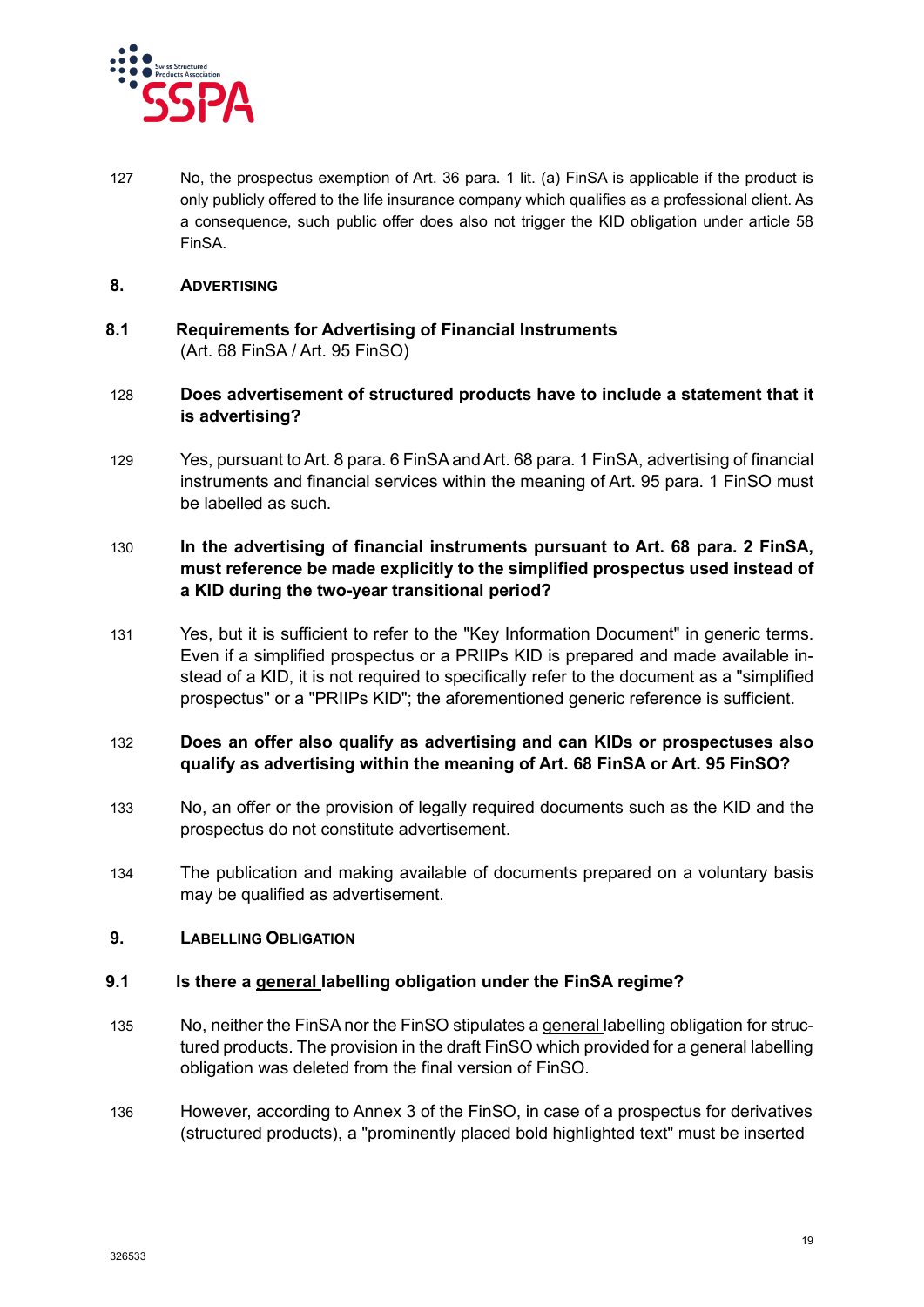

on the front page of the prospectus stating that the securities are not a collective investment scheme and are not subject to authorisation by the FINMA and entail an issuer risk.

### <span id="page-19-0"></span>**10. TRANSITIONAL PROVISIONS UNDER FINSO**

<span id="page-19-1"></span>**10.1 Prospectus Requirement during the transitional period** (Art. 109 FinSO)

#### 137 **Is it necessary to prepare a prospectus for structured products during the transitional period in accordance with the Swiss Code of Obligations?**

- 138 No, pursuant to Art. 109 FinSO, the obligation to publish a prospectus for a public offering of securities or their admission to trading on a trading venue only applies after six months from the approval of a Reviewing Body by FINMA. Until then, the provisions of the Swiss Code of Obligations ("CO") apply, namely Art. 652a and Art. 1156 CO. However, this does not mean that these provisions of the CO will apply to structured products during this period. Despite the deletion of the Art. 5 para. 4 CISA, no prospectus must be prepared for structured products. This also results from Art. 111 para. 1 FinSO, which exhaustively governs the documentation of structured products during the transitional period.
- 139 The above also applies to leverage products. Therefore, no CO prospectus is required for such products either.

#### <span id="page-19-2"></span>**10.2 Art. 111 FinSO Simplified Prospectus during the Transitional Period**

#### 140 **Can both a simplified prospectus and a KID be prepared and made available for a structured product during the transitional period?**

141 No, during the transitional period only either a simplified prospectus or a KID may be prepared and made available. However, this does not apply to the PRIIPs KID. A PRIIPs KID may (on a voluntary basis) always be prepared and made available in addition to a simplified prospectus or a KID. It is sufficient during the transitional period in each case that one of the referenced documents (simplified prospectus, KID or PRIIPs KID) is prepared and made available.

#### 142 **Must the simplified prospectus be published?**

143 If a simplified prospectus is prepared instead of a KID during the transitional period, it must be published in accordance with the provisions of FinSA. However, the obligation to publish only applies if the structured product is offered publicly. In case of a public offer, for example, the simplified prospectus must either be made available free of charge at the registered office of the issuer or offeror or published on the issuer's or offeror's website.